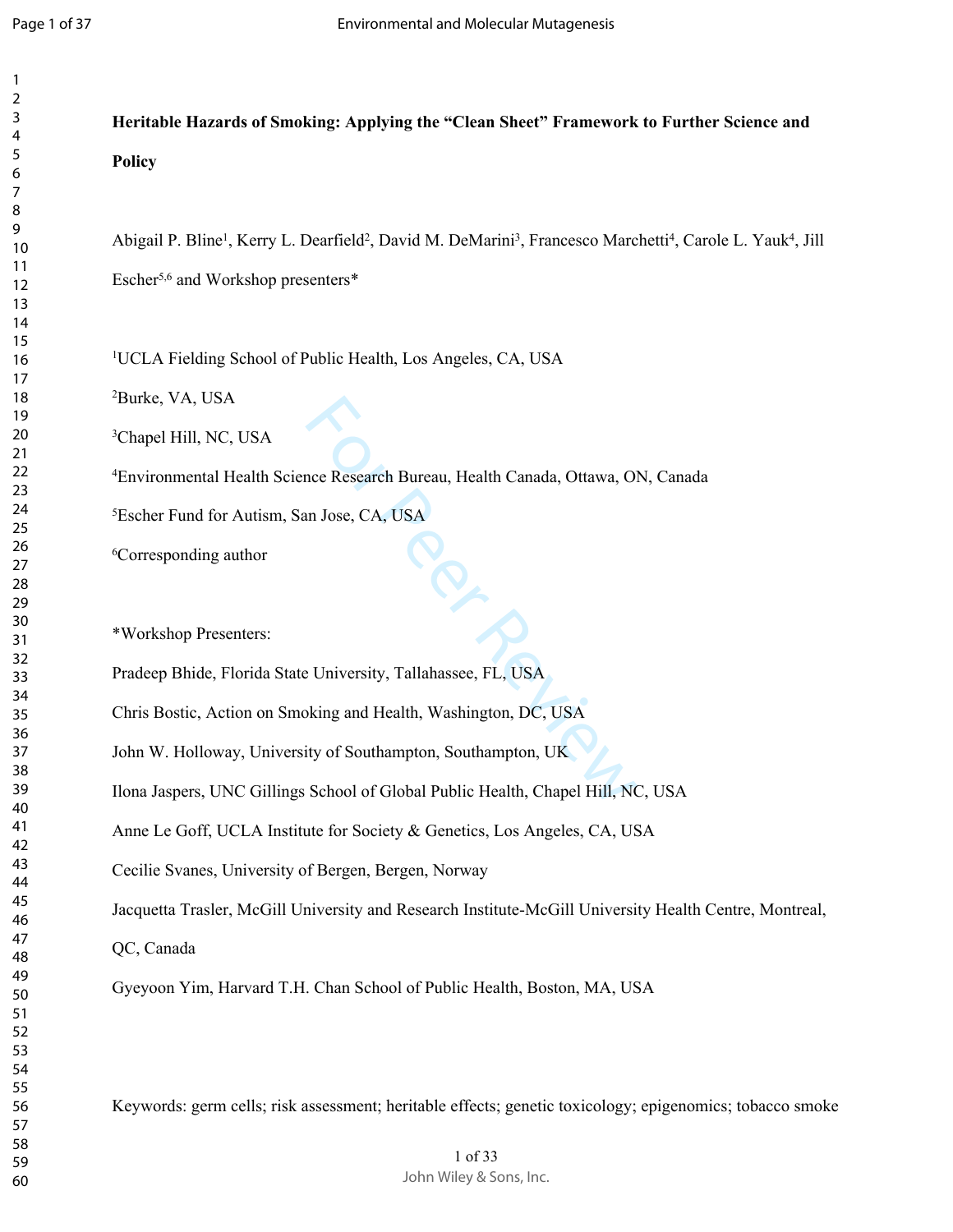### **Abstract**

PL-SOL All the cells in our bodies are derived from the germ cells of our parents, just as our own germ cells become the bodies of our children. The integrity of the genetic information inherited from these germ cells is of paramount importance in establishing the health of each generation and perpetuating our species into the future. There is a large and growing body of evidence strongly suggesting the existence of substances that may threaten this integrity by acting as human germ cell mutagens. However, there generally are no absolute regulatory requirements to test agents for germ cell effects. In addition, the current regulatory testing paradigms do not evaluate the impacts of epigenetically mediated intergenerational effects, and there is no regulatory framework to apply new and emerging tests in regulatory decision making. At the 50<sup>th</sup> annual meeting of the Environmental Mutagenesis and Genomics Society (EMGS) held in Washington, DC, in September 2019, a workshop took place that examined the heritable effects of hazardous exposures to germ cells, using tobacco smoke as the example hazard. This synopsis provides a summary of areas of concern regarding heritable hazards from tobacco smoke exposures identified at the workshop and the value of the Clean Sheet framework in organizing information to address knowledge and testing gaps.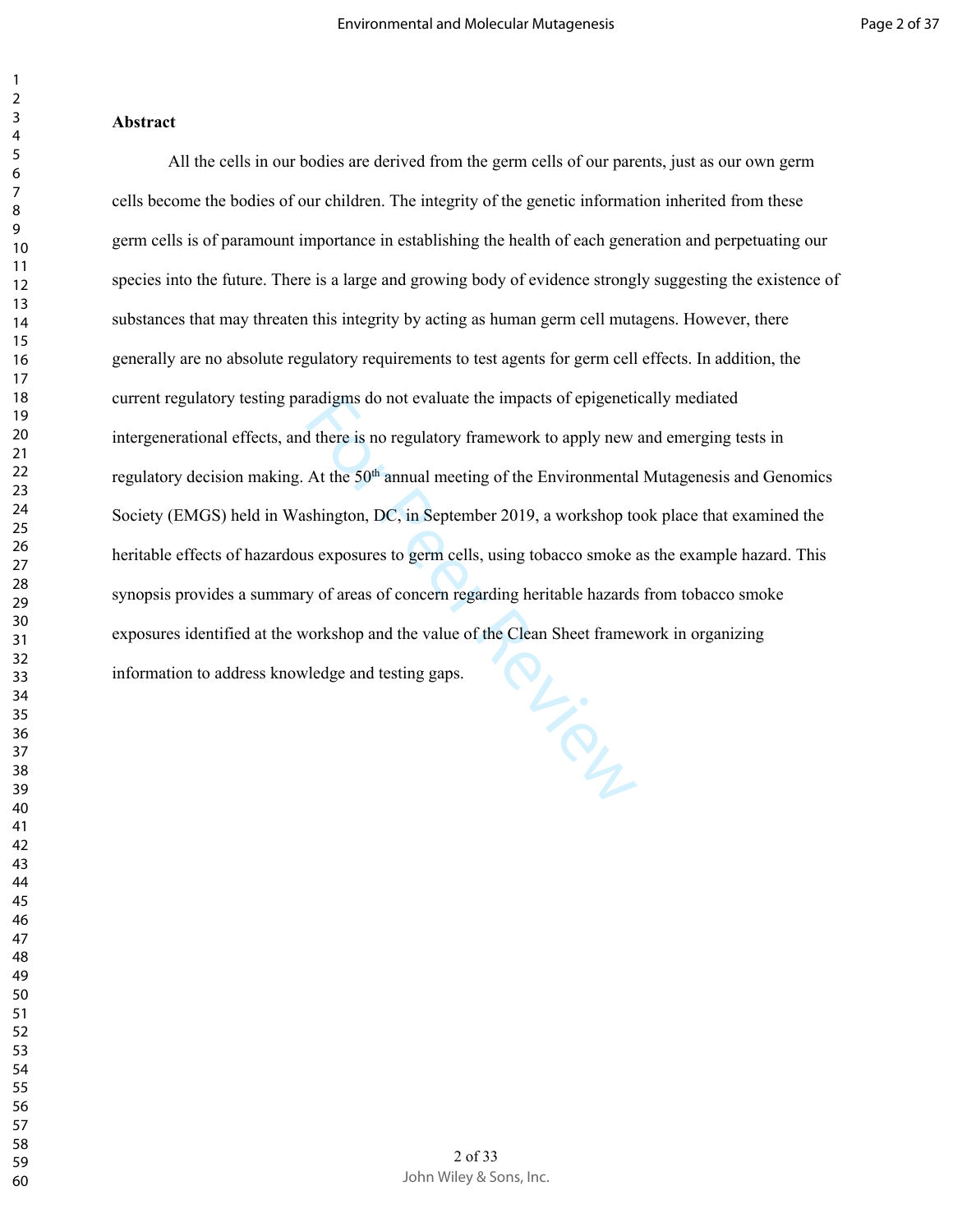$\mathbf{1}$  $\overline{2}$ 

## **Introduction**

(DeMarini, 2020). However, this focus shifted by<br>and cancer due to the difficulty and expense of  $\beta$ <br>Salmonella (Ames) mutagenicity assay (DeMarin<br>germ cell mutagen has yet been declared by any<br>ted that suggest that seve Genotoxicity testing over the past five decades has focused primarily on somatic cells and the potential carcinogenic risk if any genomic damage was found. However, this was not always the case. Concern that some drugs and chemicals being introduced into the environment might cause germ cell mutation was the primary motivating factor in the 1960s for the establishment of mutagenicity testing and formation of the Environmental Mutagen Society (EMS), now the Environmental Mutagenesis and Genomics Society (EMGS) (DeMarini, 2020). However, this focus shifted by the mid-1970s to a concern for somatic cell mutagenesis and cancer due to the difficulty and expense of germ cell mutation assays and the development of the *Salmonella* (Ames) mutagenicity assay (DeMarini, 2020; Claxton *et al,.* 2010). Although no human germ cell mutagen has yet been declared by any national or international agency, data have accumulated that suggest that several environmental exposures, especially tobacco smoke, are likely human germ cell mutagens (Beal *et al.,* 2017; DeMarini, 2012; Marchetti *et al.,* 2020).

A report from a meeting of the International Workshop on Genotoxicity Testing (IWGT) detailed heritable outcomes that need to be considered when asking what risk management questions must be addressed and what testing strategies are needed for risk assessment (Yauk *et al.,* 2015). However, most regulatory bodies across the world do not have an absolute requirement to test drugs and environmental chemicals prior to approval for their ability to cause heritable damage or to assess the ramifications that such damage might have on human health (Cimino, 2006). Furthermore, regulatory attention on genotoxicity has been based on a standard, one-size-fits-all testing approach that does not incorporate risk specific to germ cells very well, as described further below.

Recently, an approach referred to as the "Clean Sheet" was proposed to encourage the examination of a substance's potential adverse effects based on its projected mode of action and anticipated human exposure versus relying exclusively on a predetermined set of standard assays (Dearfield et al., 2017; Luijten et al., 2020). This strategy emphasizes flexible and innovative exposurebased approaches that analyze endpoints most relevant to human health risks. Broader application of the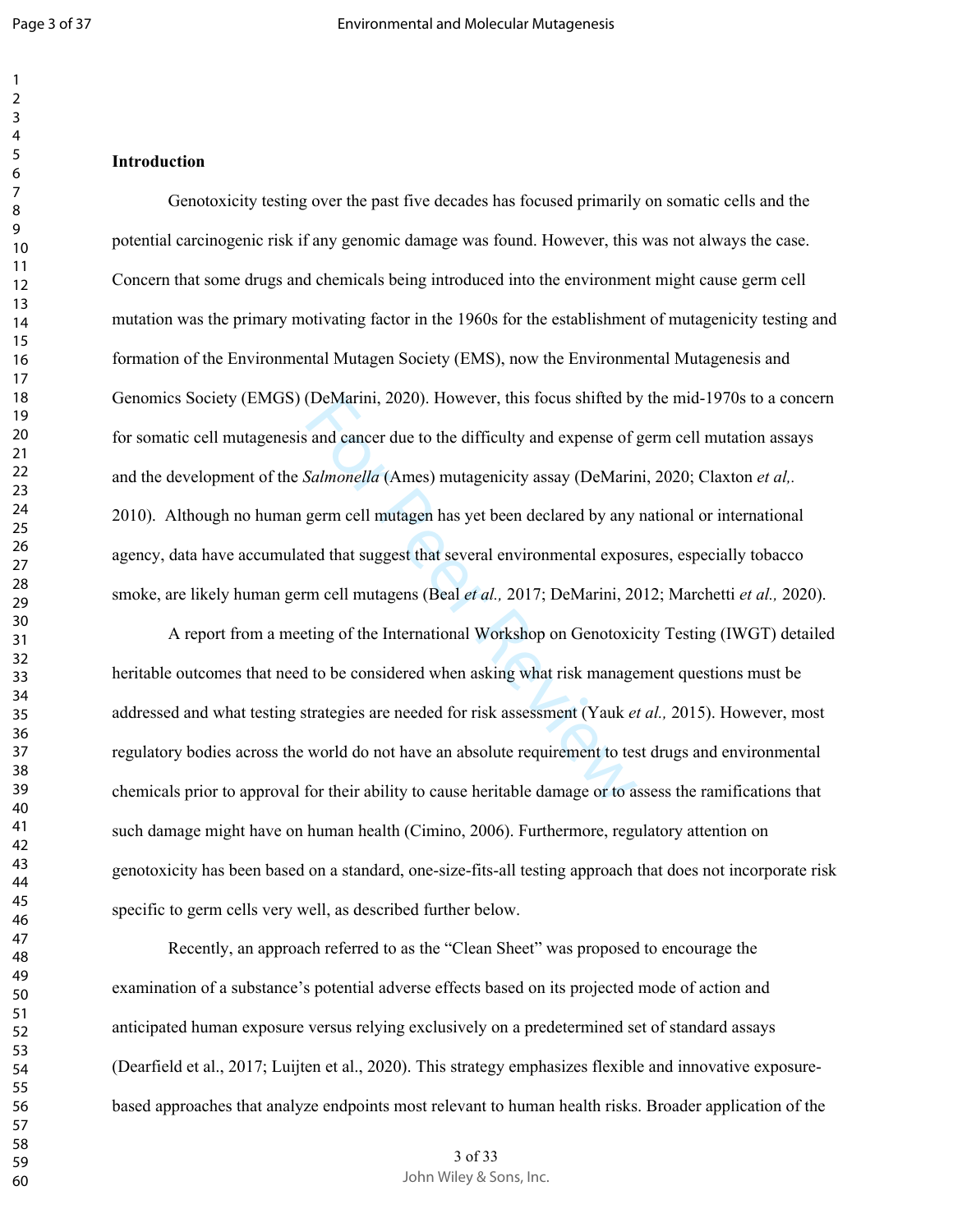Clean Sheet approach can be facilitated by using case studies to explore this novel regulatory framework in different decision-making contexts.

On September 19, 2019, a workshop entitled *Heritable Hazards of Smoking: Applying the* "*Clean Sheet" Framework to Further Science and Policy* was held in advance of the 50<sup>th</sup> annual EMGS meeting in Washington, DC. There is mounting evidence suggesting tobacco smoke exposure imparts heritable effects on germ cells with negative health implications for the resulting offspring (Beal *et al.,* 2017). Given the historical prevalence of tobacco smoking, it is also a substance with a legacy of exposure that is carried among us today and will continue to be passed along to the next generations. Also, the availability of alternatives to traditional tobacco products (e.g., e-cigarettes), which are increasingly being used by young people, means that exposure to tobacco and related products will likely remain a public health concern over the long term.

will continue to be passed along to the next gene<br>tobacco products (e.g., e-cigarettes), which are in<br>posure to tobacco and related products will likel:<br>heled researchers to present evidence regarding t<br>nd related substanc The workshop assembled researchers to present evidence regarding the genetic and epigenetic toxicity of tobacco smoke and related substances to germ cells, as well as the health effects identified in progeny born of those cells. In addition to exploring the utility of the Clean Sheet framework, the focus of this workshop was to heighten the awareness and urgency of heritable hazards via germ cell exposures and to encourage regulatory bodies to consider equally the health impacts to germ cells and somatic cells from exposures to environmental chemicals and pharmaceuticals.

### **Applying the Clean Sheet Framework to the Case of Germ Cell Tobacco Smoke Exposure**

The purpose of the Clean Sheet framework is to provide a systematic but flexible approach to risk assessment aimed at producing the most relevant and informative data for decision making (Dearfield *et al.,* 2017). It details a series of steps that begins with identifying what the problem is and what risk management questions are most relevant to address (planning and scoping). During this step, the exposed populations and anticipated exposure levels are projected to initiate an exposure analysis. Next, the effort assembles what data, evidence, and information are already extant regarding the problem (build the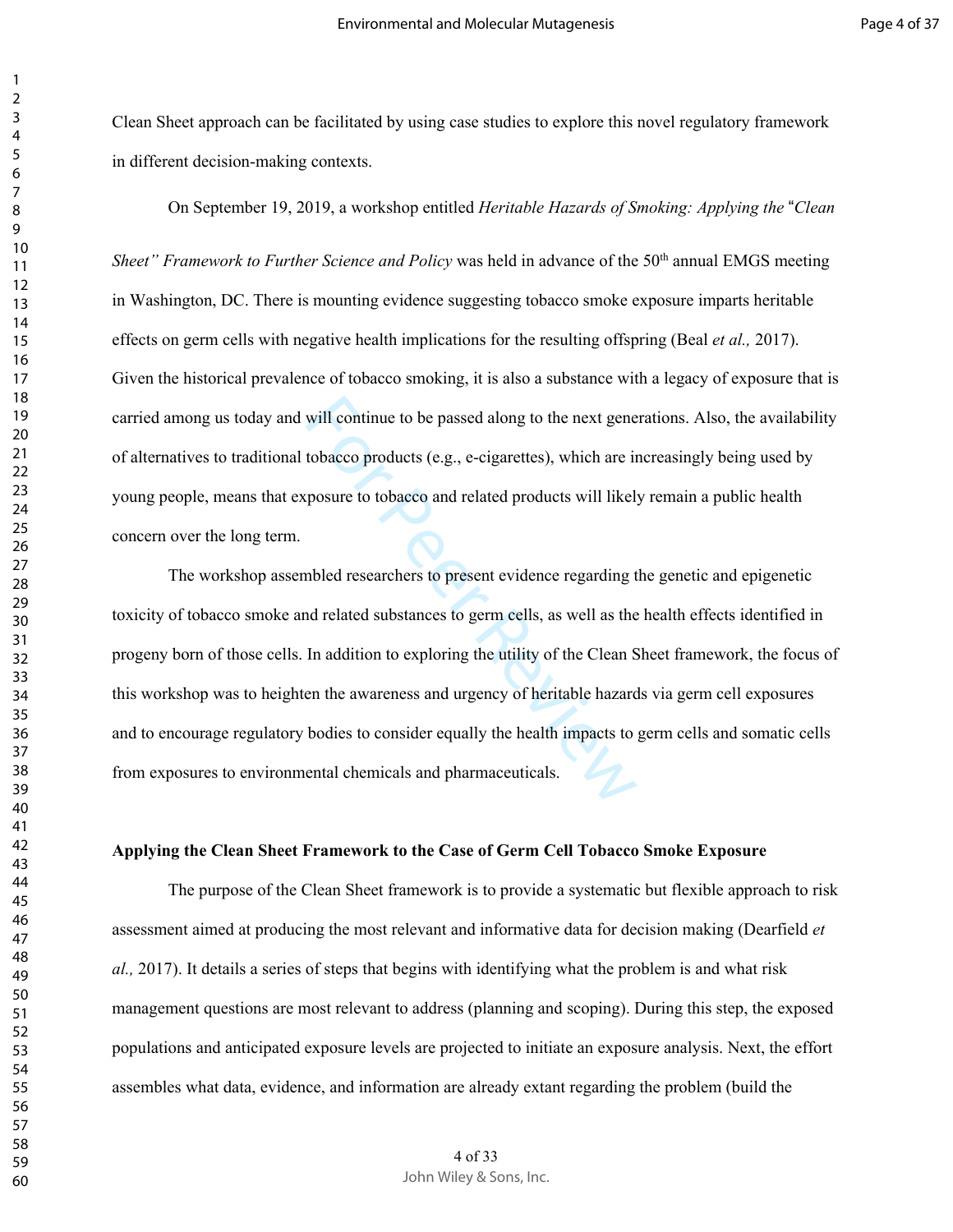knowledge base). After the knowledge base is assembled, the flexibility of the approach is brought into play with development of hypotheses about how the specific genetic endpoint being analyzed will lead to the adverse outcome of interest (create a rational biological argument). This step provides the basis for determining what genetic testing is most relevant to perform for risk assessment purposes (select assays, perform them, and review the results steps). The resulting data are then used to quantify risk, i.e. doseresponse analysis, selection of a point of departure (PoD) on the dose-response curve for extrapolation to human exposure levels. Once risk is characterized by combining the relevant testing data and exposure analyses, risk managers can use this information to develop actions to prevent or mitigate the adverse outcome.

use this information to develop actions to preven<br>an Sheet framework, the workshop coordinators<br>the current risk assessment paradigms fail to full<br>ntal exposures (Table 1). The planning and scopin<br>n: germ cell and heritabl In following the Clean Sheet framework, the workshop coordinators first undertook problem formulation and agreed that the current risk assessment paradigms fail to fully address the heritable consequences of environmental exposures (Table 1). The planning and scoping involved establishing the specific endpoints of concern: germ cell and heritable mutations, intergenerational phenotypic changes, and epigenetic effects transmitted across generations. Following this, a decision was made to use tobacco smoke as the case study for the problem, given the widespread population-level exposure and extensive data. An expert group was then assembled to present the evidence and information associated with this exposure.

At the workshop, experts first reviewed current regulatory processes for germ cell mutagenicity, considered the unique features of germ cell biology and heritable effects, and reviewed evidence from recent key studies supporting the potential for heritable genetic and epigenetic effects of tobacco products. A directed discussion with audience participation focused on key questions developed during the problem formulation. This discussion involved evaluating the weight of evidence, identifying data gaps and uncertainties, and interpreting the implications for risk assessment. Finally, ethical considerations and advocacy needs were examined in the context of risk assessment and regulatory action. Ultimately, the Clean Sheet framework was applied to the heritable risk of tobacco smoking with the goal of providing regulatory agencies with information on which to base future actions.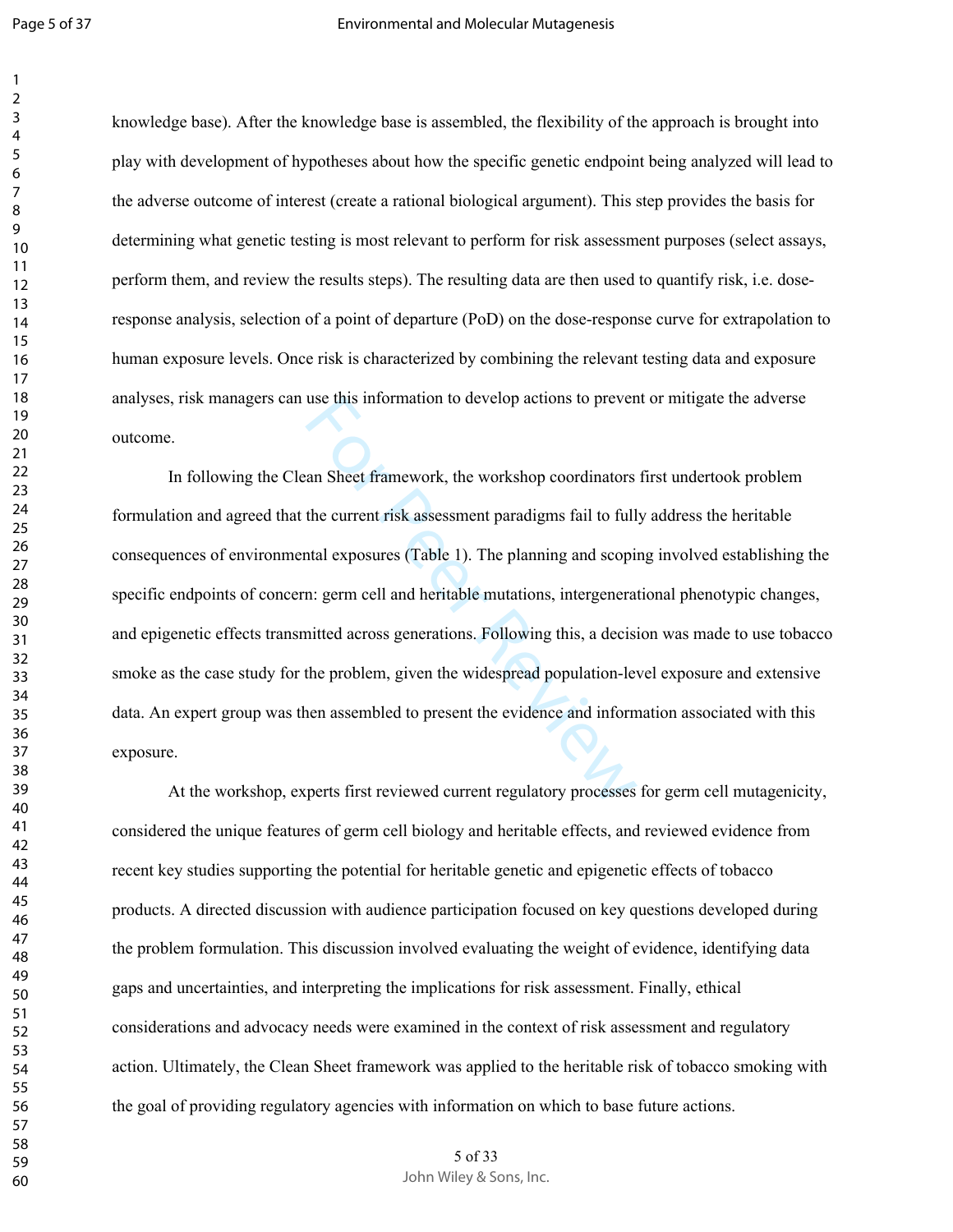### **State of Regulation of Germ Cell Mutagens**

dattion to the fact that many assays expose only r<br>sceptibility altogether. For instance, the *in vivo* r<br>ult male parents to a toxicant and measures embr<br>estation. Although this test would identify chemi<br>g adult spermatog Given the far-reaching health implications of germ cell mutations and other genomic changes (Stenson *et al*., 2017), identifying chemical agents that may produce such effects should be of high importance to regulatory agencies. However, standard toxicity testing paradigms are generally poorly designed to fully capture perturbations to germ cells that could result in heritable effects (Marchetti *et al.,* 2020). This is in large part due to the limited window of development to which germ cells are typically exposed during testing, in addition to the fact that many assays expose only male germ cells, thus ignoring female germ cell susceptibility altogether. For instance, the *in vivo* rodent dominant lethal test (OECD TG 478) exposes adult male parents to a toxicant and measures embryonic lethality of their offspring halfway through gestation. Although this test would identify chemicals that cause severe genomic abnormalities during adult spermatogenesis that result in fertilization failures or embryonic death (Marchetti and Wyrobek, 2005), it would not identify toxicants that cause non-lethal mutations or epimutations. Furthermore, because the males are exposed only as adults, the test would not identify effects that result specifically from exposure to primordial germ cells (PGCs) or other early stages of germ cell development.

The mammalian spermatogonial chromosomal aberration test (OECD TG 483) likewise examines effects only during the mitotic proliferation of spermatogonia in adult animals, and there is no equivalent standard test for female germ cells. Similarly, the transgenic rodent gene mutation assay (OECD TG 488) can be applied to identify chemicals that are mutagenic in male germ cells (Marchetti *et al.*, 2018), but it is not applicable to female germ cells because not enough of them can be collected to conduct the assay. The lack of practical methods to assess mutagenicity in female germ cells was acknowledged as a critical research gap in the IWGT report (Yauk *et al.,* 2015).

Under the Global Harmonized System (GHS), a substance may be classified as a Category 1A germ cell mutagen only if there is positive evidence from human epidemiological studies (UN, 2017). However, these data are inherently difficult to produce given the implausibility of obtaining human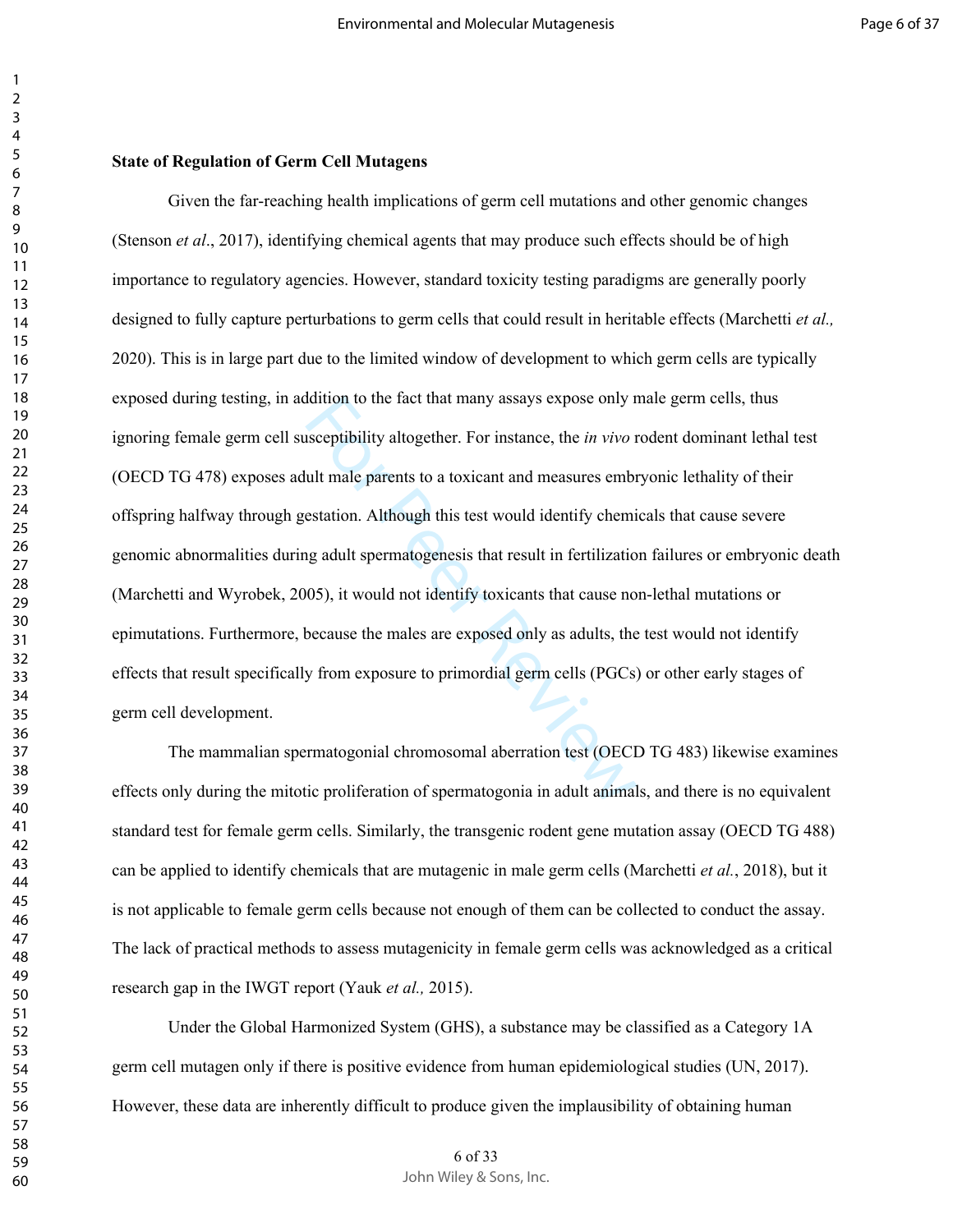populations exposed to a single toxicant, the invasive procedures required to obtain female germ cells or developing embryonic germ cells, and the technical limitations in identifying small genomic changes out of the three billion base pairs of the human genome. Consequently, no substances to date have been designated as Category 1A germ cell mutagens. However, this result is more likely a reflection of regulatory testing shortcomings than of biological reality.

ace in the risk assessment process to account for<br>the paradigms to shift in ways that are better able t<br>ns. This is where the Clean Sheet approach is mo<br>biology necessitate different testing design from<br>biology necessitate At present, there is no standardized test guideline adequately designed to identify heritable effects from germ cell exposures, particularly those mediated through epigenetic changes. This omission means that there is essentially no place in the risk assessment process to account for such effects. Therefore, it is necessary for risk assessment paradigms to shift in ways that are better able to protect the health of present and future generations. This is where the Clean Sheet approach is most applicable because the hazards specific to germ cell biology necessitate different testing design from the standard genetic toxicity testing battery.

# **Unique Germ Cell Biology**

To design relevant testing for germ cell damage, it is critical to understand the underlying biology of germ cell development (crucial for building the knowledge base). Using the knowledge of spermatogenesis and oogenesis can help researchers make better decisions regarding what testing assays to apply in determining when and how genomic damage to germ cells can occur (Figure 1). It also furthers the understanding of what chemical insults to germ cells mean in terms of adverse outcomes in exposed individuals. These are the types of data that are most useful for regulatory bodies to consider because they are most relevant to human heritable risk.

In humans, the earliest germ cells, PGCs, are first formed in the embryo approximately 2-3 weeks after fertilization (De Felici *et al.,* 2013). In both XX and XY embryos, the initial PGCs migrate to the genital ridge by the  $6<sup>th</sup>$  week and continue mitotic proliferation through the  $10<sup>th</sup>$  week post fertilization (Tang *et al.,* 2016). After this time, germ cell development progresses in a sex-specific manner.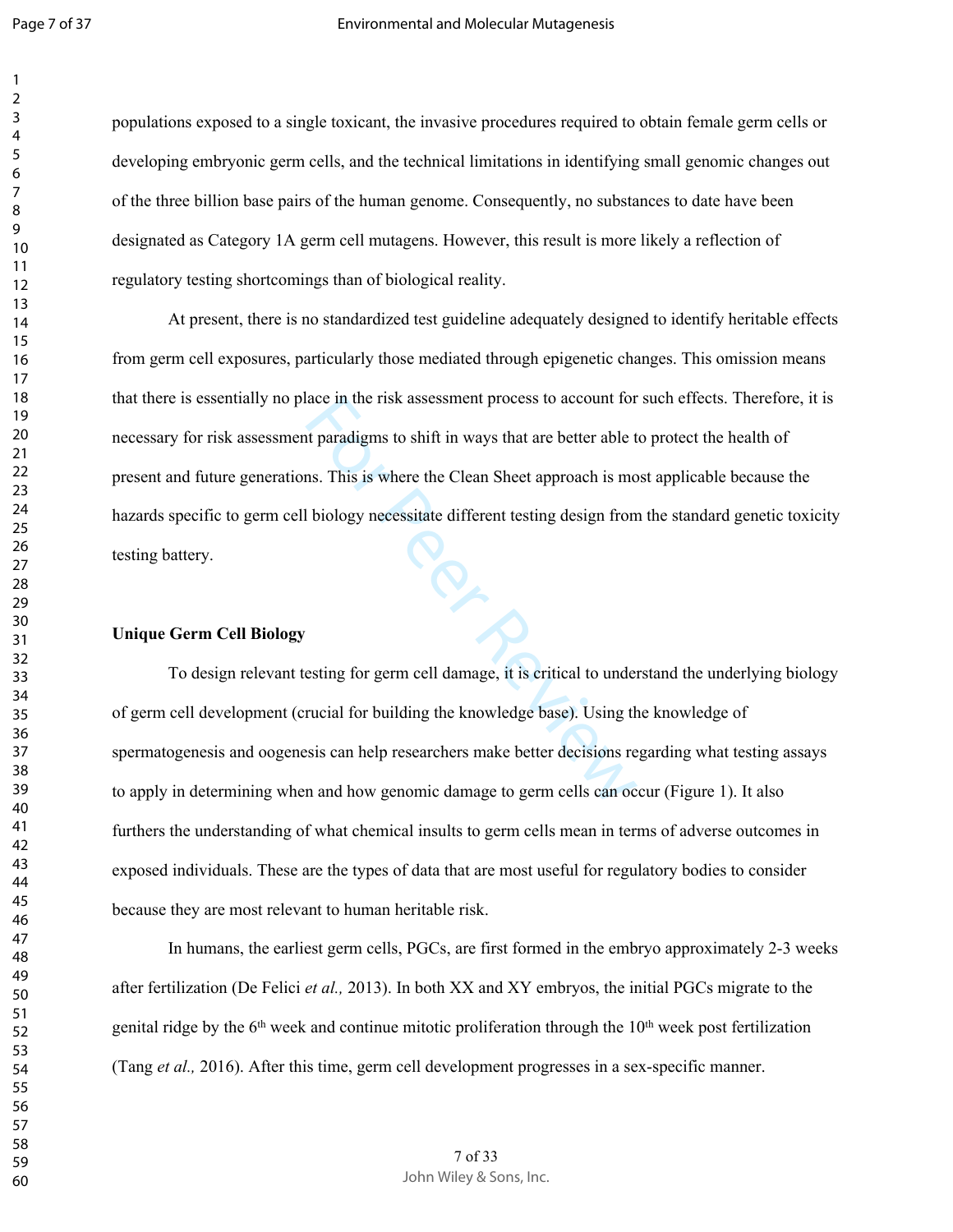In females, immature oogonia first enter meiosis at embryonic week 10 (Kurimoto and Saitou, 2019). From this time until embryonic week 20, oogonia both proliferate via mitosis and progress through the diplotene stage of the first meiotic prophase before arresting in the dictyate stage (Sánchez and Smitz, 2012; De Felice *et al.,* 2013). Now primary oocytes, these cells remain in the dictyate stage until puberty, after which time one primary oocyte per month resumes meiosis through the second meiotic prophase (Winship *et al.,* 2018). The oocyte arrests again in this phase and completes meiosis only upon fertilization (Jones *et al.,* 2013).

The genocytes continue mitotic proliferation until<br>
(Kurimoto and Saitou, 2019; Phillips *et al.*, 2010<br>
primary A spermatogonia, which resume mitosis<br>
enter meiosis at puberty, when a subset of different<br>
at undergo meios In males, the immature gonocytes continue mitotic proliferation until entering G0 mitotic arrest during the second trimester (Kurimoto and Saitou, 2019; Phillips *et al.,* 2010). Shortly after birth, gonocytes differentiate into primary A spermatogonia, which resume mitosis at age 5-7 years (Neto *et al.,* 2016). Male germ cells first enter meiosis at puberty, when a subset of differentiated B spermatogonia give rise to spermatocytes that undergo meiosis and eventually produce mature spermatozoa (Neto *et al.,* 2016). Throughout the rest of adulthood, male germ cells continue to undergo both mitosis to renew spermatogonial stem cells (SSCs) and proliferate spermatogonia, as well as meiosis to produce mature sperm.

As in somatic cells, mitotic germ cells are subject to DNA replication errors and chromosome missegregation, although they occur at relatively low rates under ambient conditions. Meiosis introduces a further level of risk for loss of genomic integrity due to the physiological induction of DNA doublestrand breaks (DSB) (Lindsey *et al.,* 2013). DSBs allow for crossover events that facilitate genetic recombination and serve to tether homologous chromosomes (Winship *et al.,* 2018). Genetic errors can be introduced during DSB repair or if repair fails to occur. Activation of cell-cycle checkpoints can facilitate repair of DNA damage or trigger apoptosis if damage is too severe (Winship *et al.,* 2018).

The ability of germ cells to cope with DNA damage is dependent upon both sex and developmental stage. For instance, fetal primary oocytes likely possess efficient DNA repair capacity but also appear to have a highly sensitive apoptotic response that correlates with the high rate of germ cell apoptosis that occurs prior to birth (Winship *et al.,* 2018). During the protracted postnatal period of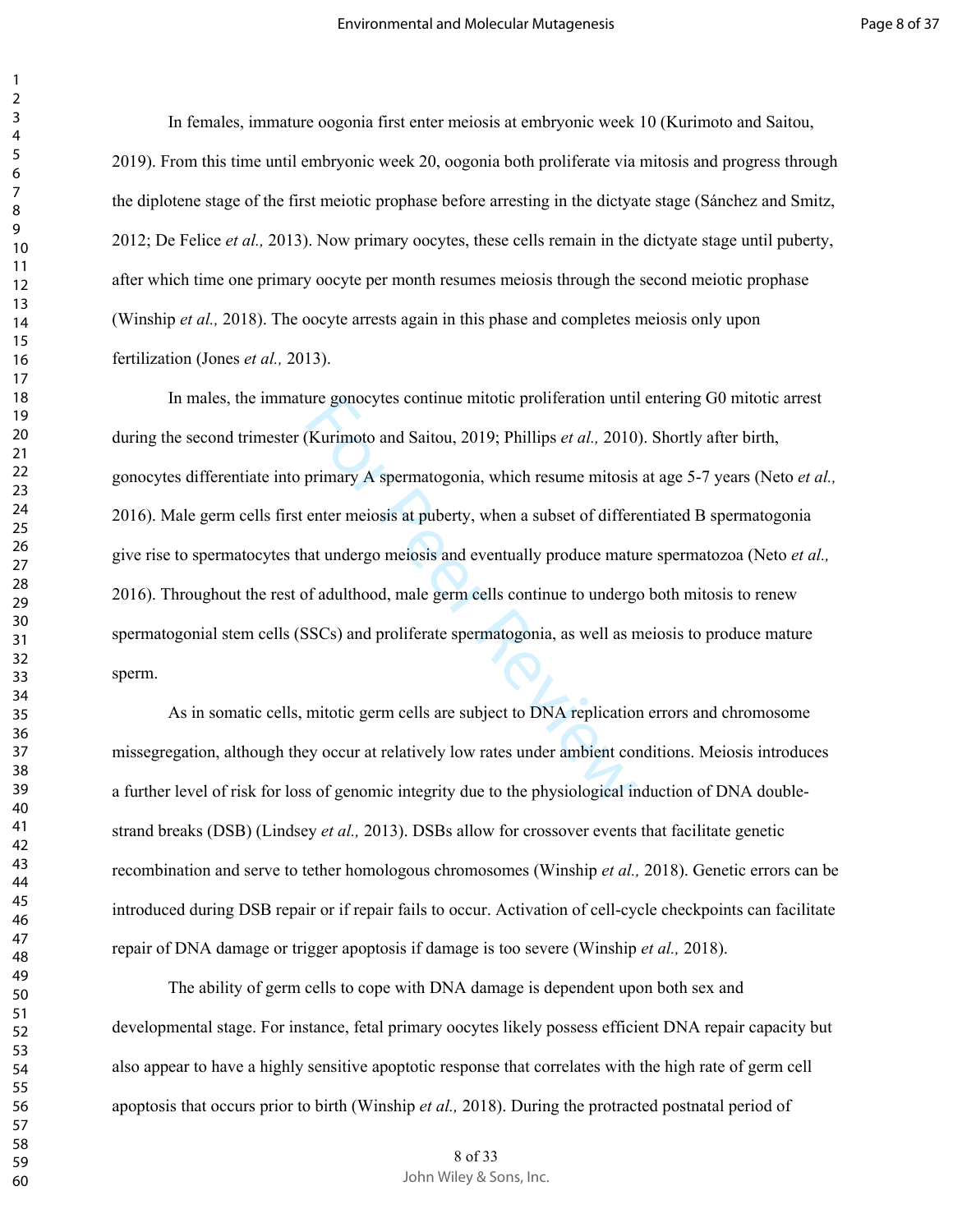$\overline{2}$ 

#### Environmental and Molecular Mutagenesis

meiotic arrest, primary oocytes may be particularly sensitive to DNA damage but exhibit a decreasing ability to repair the damage with age (Myers and Hutt, 2013). Oocytes also exhibit a relatively high incidence of aneuploidy (Jones *et al.,* 2013) that substantially increases with increased maternal age at meiotic completion (Stuppia, 2013).

*I.*, 2019). However, mature spermatozoa have a lo complete apoptosis, which can result in the ret DNA (García-Rodríguez *et al.*, 2019). Additiona<br>nage increases with age, which corresponds with<br>). The DNA-repair deficien Similar to fetal oocytes, postnatal gonocytes and spermatogonia appear to possess robust DNA repair capabilities (García-Rodríguez *et al.,* 2019). Apoptosis also serves as a quality-control measure, with approximately 60% of differentiating B spermatogonia being eliminated in this way (Di Persio *et al.*, 2017; García-Rodríguez *et al.,* 2019). However, mature spermatozoa have a limited capacity to perform DNA repair and are unable to complete apoptosis, which can result in the retention of spermatozoa with damaged and/or fragmented DNA (García-Rodríguez *et al.,* 2019). Additionally, the proportion of spermatozoa with DNA damage increases with age, which corresponds with a decrease in the rate of apoptosis (Singh *et al.,* 2003). The DNA-repair deficient phase of spermatogenesis represents a sensitive window for the accumulation of DNA damage that can persist and be transmitted by the sperm to the fertilized egg and result in genetic abnormalities impacting proper embryonic development (Marchetti and Wyrobek, 2005).

In addition to DNA damage, the processes involved in germ cell specification and differentiation introduce periods of susceptibility to aberrant reprogramming of the epigenome. PGC specification is driven by expression of BLIMP1 and SOX17, which suppress somatic gene expression and promote germ cell gene expression, respectively (Tang *et al.,* 2015). These transcription factors further lead to repression of the maintenance DNA methyltransferase DNMT1 and the *de novo* DNA methyltransferases DNMT3A and DNMT3B, as well as upregulation of TET1, which converts 5-methylcytosine (5mC) to 5 hydroxymethylcytosine (5hmC). As a result, global CpG methylation levels fall from approximately 80% at the time of PGC specification to approximately 5% in week 9 fetal PGCs (Tang *et al.,* 2015). This demethylation facilitates parental imprint erasure as well as X chromosome reactivation.

Despite global demethylation, certain regions of the PGC genome are more resistant and retain their DNA methylation (Tang *et al.,* 2015). In particular, evolutionarily young retrotransposons retain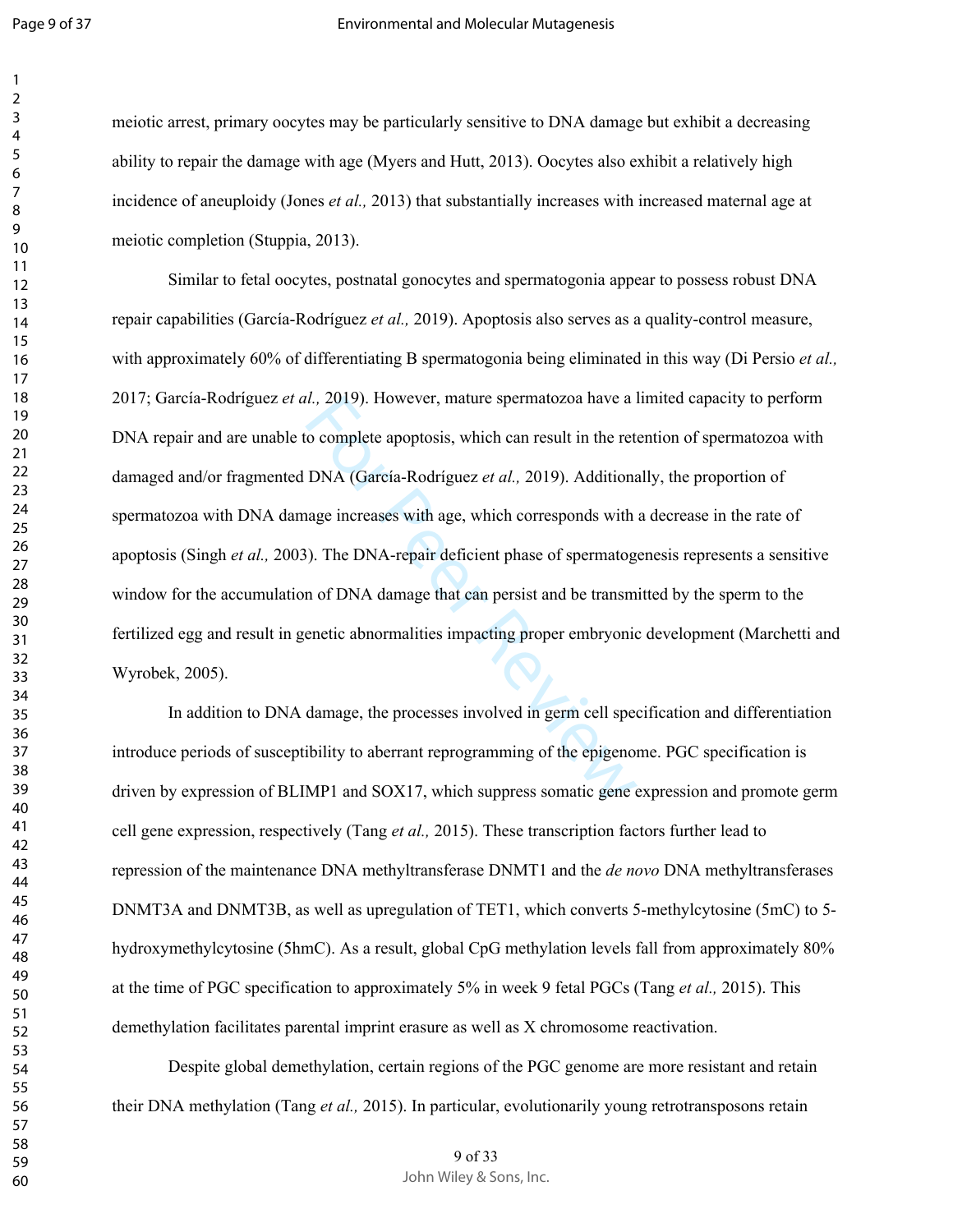higher levels of methylation, which maintain their repression. In addition, approximately 6% of regions escaping DNA demethylation are depleted of repetitive elements and occur in genes with enhanced expression in the brain (Tang *et al.,* 2015). These demethylation-resistant genes, which are associated with diseases such as metabolic disorders, schizophrenia, and multiple sclerosis, may be important for epigenetic inheritance.

The use up the use of the sequences, resulting the all, as Krüppel-associated box zinc finger genes (I<br>cific sequences, resulting in heterochromatin formations during PGC development also serve to alt<br>re, chromatin reorgan Although hypomethylation of gene promoter regions is generally associated with derepression of the gene, promoter methylation is decoupled from gene expression in PGCs, with only about 12% of hypomethylated genes exhibiting upregulation (Tang *et al.,* 2015). These upregulated genes include those in the piRNA pathway as well as Krüppel-associated box zinc finger genes (KRAB-ZFPs) that recruit repressive complexes to specific sequences, resulting in heterochromatin formation. Changes to posttranslational histone modifications during PGC development also serve to alter chromatin configuration (Tang *et al.,* 2015). Therefore, chromatin reorganization adds an additional layer of transcriptional control during germ cell reprogramming.

Male fetal germ cells begin to regain DNA methylation in the second trimester after entering mitotic quiescence (Tang *et al.,* 2015). *De novo* methylation appears to be largely completed within a few days after birth and, thus, prior to any meiotic activity (Wermann *et al.,* 2010). Because *de novo* methylation occurs mostly *in utero*, male germ cell methylation marks may be highly influenced by the maternal environment. Conclusive studies on *de novo* DNA methylation of female germ cells have not been completed in humans (Yu *et al.,* 2017). However, limited human data indicate that female germ cells remain hypomethylated until at least puberty (Wermann *et al.,* 2010) and, similar to mice, *de novo* DNA methylation may coincide with the onset of oocyte growth (Sasaki and Matsui, 2008).

In males, an additional epigenetic reprogramming event is the replacement of most histones with protamines during sperm maturation, which facilitates greater compaction of chromatin and results in a smaller nucleus. However, approximately 5-10% of histones are retained in mature sperm under physiological conditions (Lempradl, 2020). Retained histones generally occur at the promoters of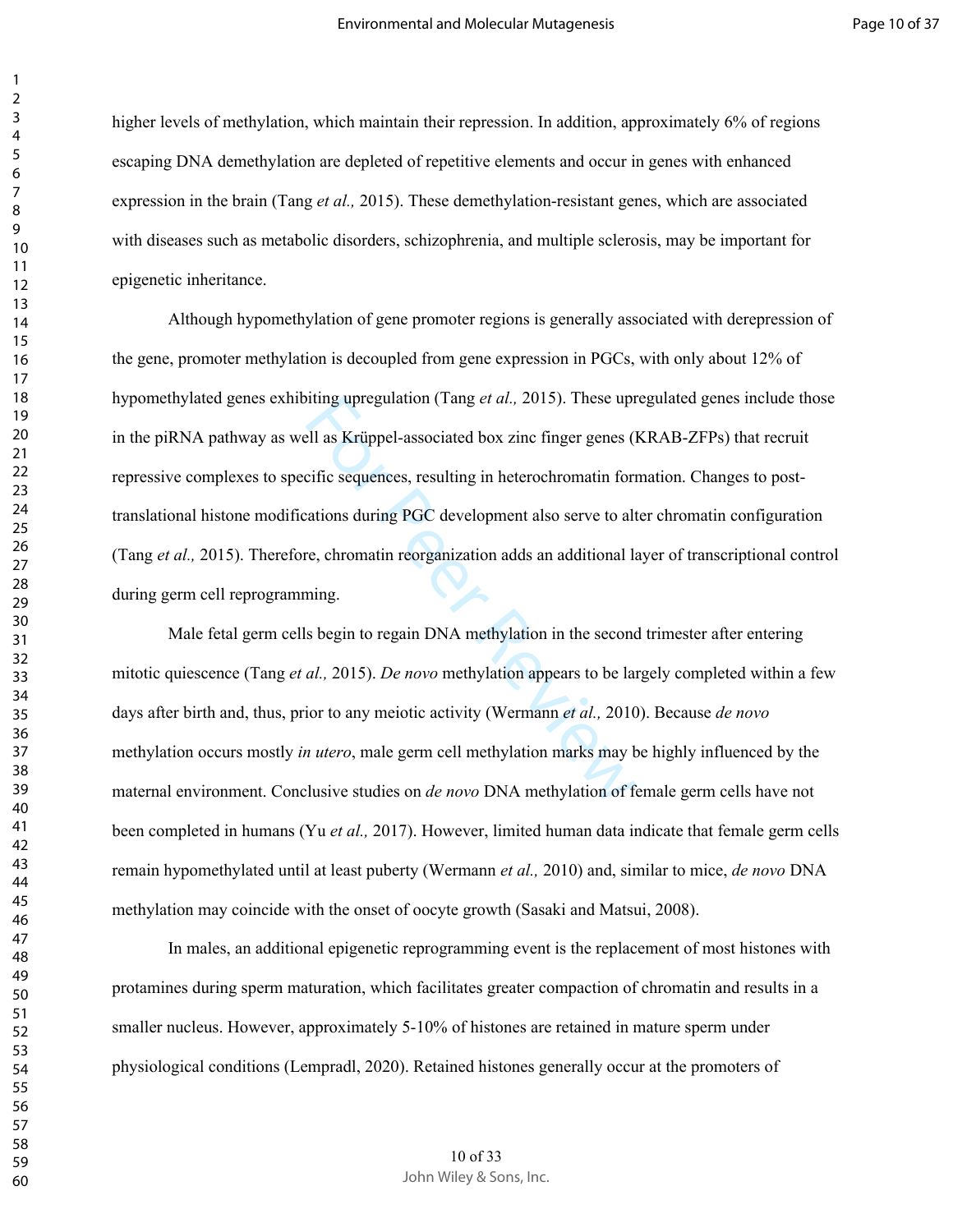developmental genes as well as in areas of heterochromatin marked with H3K9 histone methylation (Lempradl, 2020).

Germ cells undergo specific genomic and epigenomic processes during development that are distinct from somatic cells. Appropriately accounting for these differences is important for designing studies that are capable of determining windows of susceptibility when toxicant exposures are most likely to cause effects to germ cells that may impair fertility and/or be inherited by individuals descended from those cells.

# **Evidence Presented at the Workshop**

**Workshop**<br>Vledge described above set the stage for the interprean Sheet provided a framework for considering ing established test guidelines or not. The data from(s) of potential germ cell mutagens and, thus,  $s$  (Yauk The biological knowledge described above set the stage for the interpretation of results from different studies, and the Clean Sheet provided a framework for considering them regardless of whether they were conducted following established test guidelines or not. The data from such studies can help to characterize the mode of action(s) of potential germ cell mutagens and, thus, provide insights on how to prevent damaging exposures (Yauk *et al.,* 2013; Sasaki *et al.,* 2020). It should be noted that the evidence summarized below should not be construed as a comprehensive review of the existing literature. Rather, presenters described empirical data from key studies in both animal models and humans (epidemiological studies) on the effects of tobacco smoking directly on germ cells or on the offspring of smokers. In pregnant females who smoke, both the somatic and germ cells of the  $F_1$  generation are exposed, with potential heritable effects manifesting in the  $F_2$  generation. In adult female smokers who cease smoking prior to conception, impacts on their own oocytes manifest in the  $F_1$  generation. In the case of paternal smoking, germline-mediated effects are evident in the  $F_1$  generation. The presenters cautioned that these studies presume germ cell exposure through the smoker, not secondhand or sidestream smoke.

## *Effects of Smoking on the Germ Cell Genome*

The available evidence on the genomic impact of tobacco smoking in human germ cells was reviewed recently by Beal *et al.* (2017); here we briefly summarize some of the main findings presented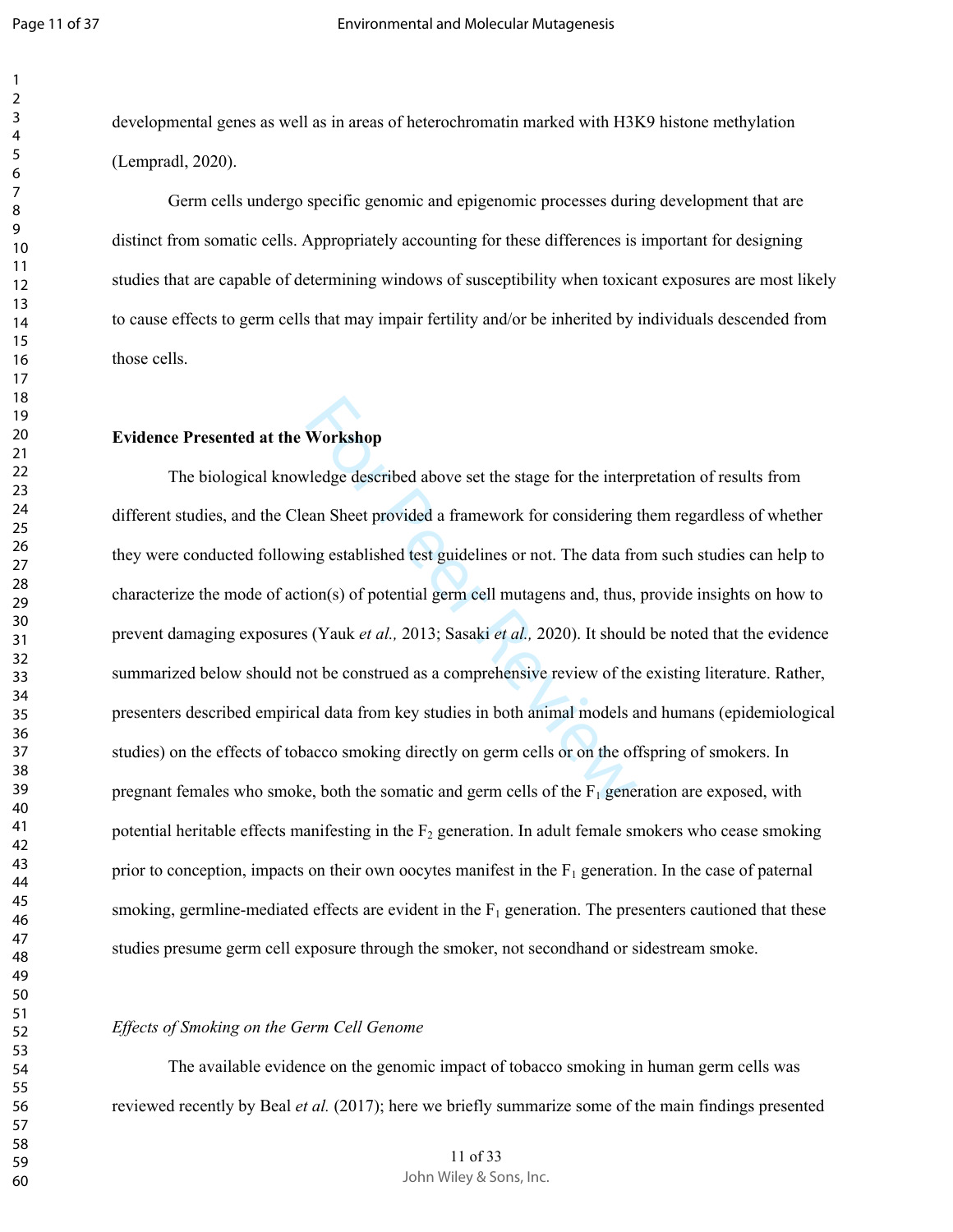in that comprehensive review. In humans, tobacco smoking was associated with (a) an increase by 1.2- to 5.0-fold in the incidence of DNA breaks in sperm as measured by the TUNEL and comet assays; (b) an increase in the incidence of sperm aneuploidies for all chromosomes that have been investigated, with effect sizes ranging from 1.6 to 3.0; and (c) an increase by 1.2- to 7.6-fold in the formation of sperm DNA adducts caused by a metabolite of benzo[*a*]pyrene (B[*a*]P), a known human carcinogen and main component of tobacco smoke. In mice, cigarette smoke exposure has been found to significantly increase the frequency of tandem-repeat mutations in spermatogonial stem cells. This effect was found with both mainstream and sidestream smoke exposure. When exposed to  $B[a]P$  *in utero*,  $F_1$  mice were found to exhibit an increased mutation frequency in their sperm (Meier *et al.,* 2017).

smoke exposure. When exposed to  $B[a]P$  *in utera*<br>in frequency in their sperm (Meier *et al.*, 2017).<br>I direct effects of tobacco smoke on female germ<br>smoking may decrease the quality and quantity of<br>an  $8-17\%$  reduction Less is known about direct effects of tobacco smoke on female germ cells. However, according to a review by Zenzes (2000), smoking may decrease the quality and quantity of oocytes. For example, smoking was associated with an 8-17% reduction in oocytes retrieved during *in vitro* fertilization (IVF), with higher smoking rates corresponding with a greater reduction. The effect of smoking upon oocyte number was further compounded by increasing age. Conversely, a dose-dependent relationship was found between increased smoking and earlier age of menopause, which is caused in part by oocyte depletion. A dose-dependent relationship has also been found between maternal smoking and incidence of spontaneous abortion, further suggesting smoking may cause genomic aberrations in female germ cells.

### *Effects of Smoking on the Germ Cell Epigenome*

The effects of smoking on the germ cell epigenome have been evaluated by examining changes in DNA methylation levels across the genome. Based on one of the largest studies of DNA methylation patterns in the sperm of adult males by Jenkins *et al.* (2017), smoking did not appear to correlate with global changes in methylation levels; however, it did appear to be associated with an increase in the variability of methylation levels. Differential methylation appeared to be enriched at sites reported to escape protamine replacement during spermatogenesis, suggesting that DNA with retained histones may be more sensitive to environmental insults. This study also demonstrated that CpG sites that are resistant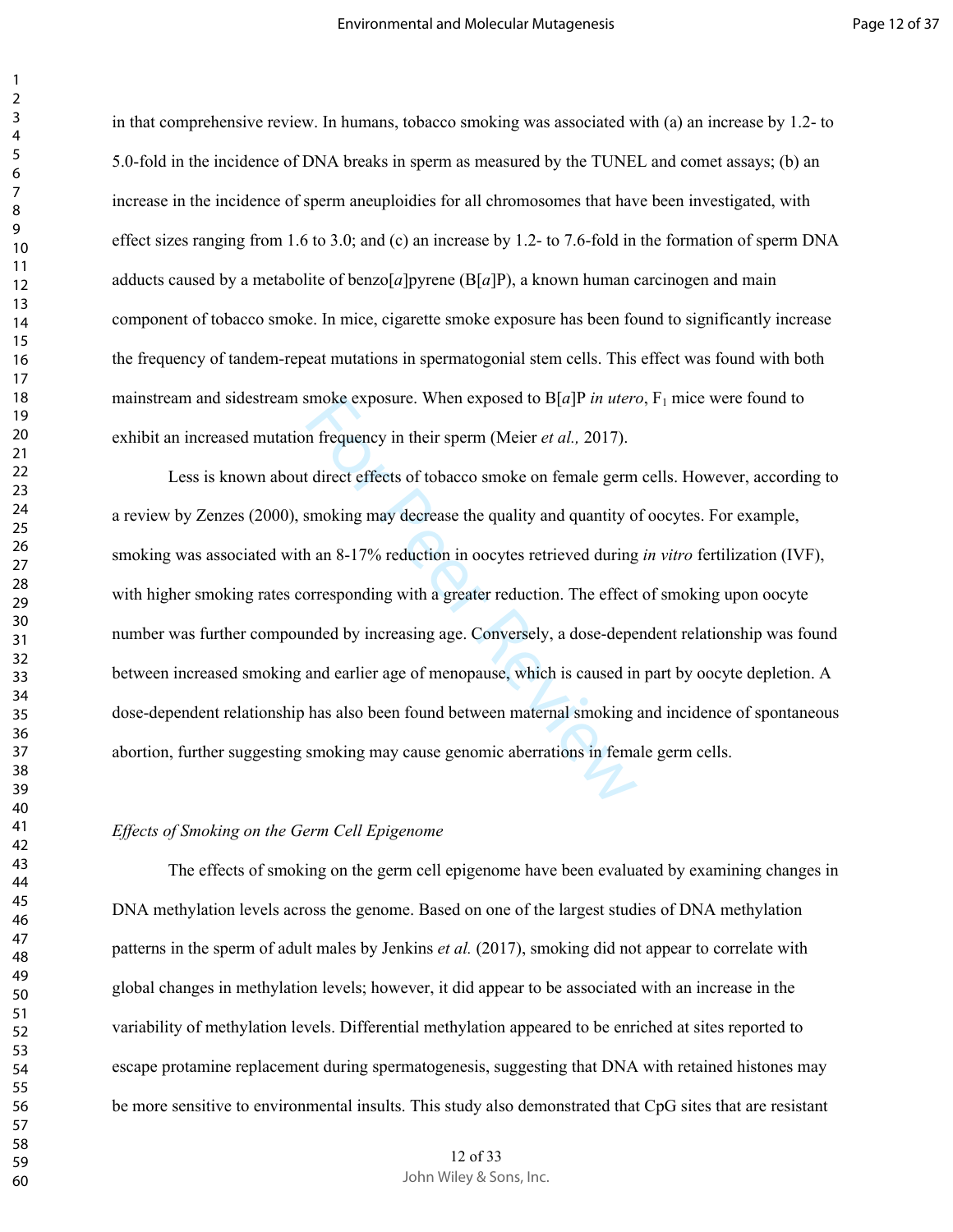$\overline{2}$ 

to demethylation during germ cell reprogramming appeared to be overrepresented in the differentially methylated sites.

In laboratory studies on mice, nicotine alone has also been found to induce DNA methylation changes in sperm. According to a study by McCarthy *et al.* (2018), the sperm of mice exposed to nicotine via drinking water exhibited a global increase in DNA methylation levels. However, DNA methylation levels specifically in the promoter region of the D2 dopamine receptor were decreased. This finding corresponded with a significant decrease in D2 receptor mRNA expression in the striatum of male  $F_1$ mice descended from nicotine-exposed fathers. Although there were tissue- and sex-specific differences in the effects observed in the  $F_1$  generation, these data suggest that nicotine may be capable of inducing epimutations in sperm that affect the phenotype of the resulting offspring.

# *Germ Cell Mediated Effects of Smoking on Offspring Genome*

Endington these data suggest that nicotine n<br>
EF<sub>1</sub> generation, these data suggest that nicotine n<br>
ffect the phenotype of the resulting offspring.<br>
of *Smoking on Offspring Genome*<br>
s provide evidence supporting an impac A few human studies provide evidence supporting an impact of paternal tobacco smoking on the offspring genome. One small human study by Linschooten *et al.* (2013) indicated that paternal smoking within six months of conception correlated with a significant increase in tandem repeat minisatellite mutations in their offspring. Furthermore, the effect appeared to be dose-dependent, with 5.3%, 19%, and 33% of children from nonsmoker, irregular smoker, and daily smoker fathers, respectively, exhibiting mutations. An additional human study by Laubenthal *et al.* (2012) found that paternal preconception smoking was positively associated with single- and double-strand DNA breaks in the cord blood of their offspring. These human findings are complemented by a recent mouse study by Beal *et al.* (2019) showing that paternal exposure to B[ *a*]P significantly increased copy number duplications and *de novo* mutations in the offspring. Thus, there is growing evidence that paternal tobacco smoking and exposure to the components of tobacco smoke lead to an increase in the number of mutations that offspring inherit.

*Germ Cell Mediated Effects of Smoking on Offspring Epigenome*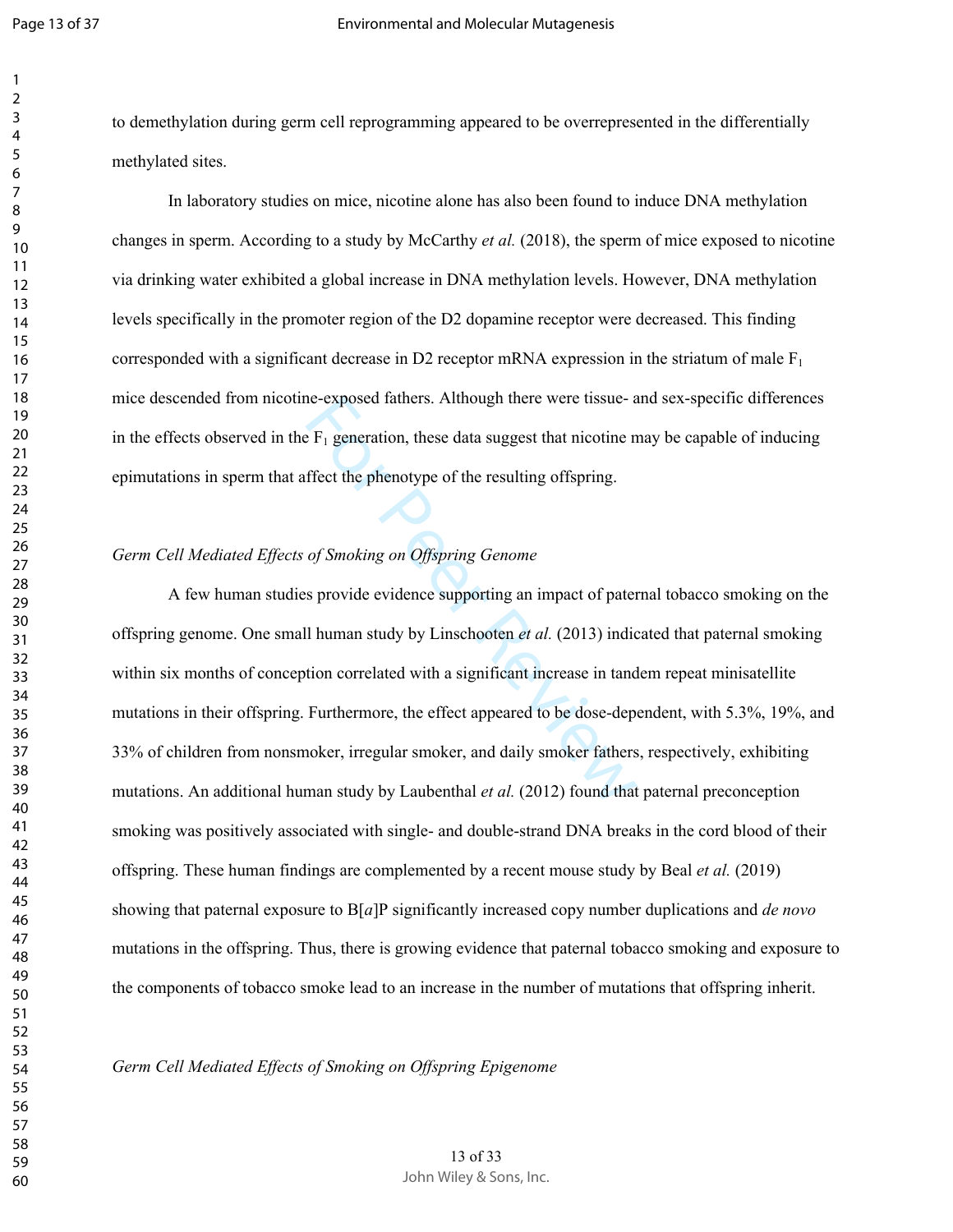The impact of tobacco smoking on the offspring epigenome is less established. However, recent studies provide support for epigenomic alterations. In a human study by Knudsen *et al.* (2019), whole blood samples were collected from adolescent and adult  $F_1$  offspring to examine the effects of paternal  $(F<sub>0</sub>)$  smoking on DNA methylation. This study identified differentially methylated regions (DMRs) associated with paternal smoking in genes related to innate immune system pathways as well as lipid metabolism and fatty acid biosynthesis. The study was unable to conclusively determine if the observed effects were due to altered methylation in the fathers' sperm because it is possible that secondhand smoke during gestation and/or childhood could have contributed to these changes. However, it was notable that persistent DNA methylation changes were discernible in adult  $F_1$  offspring up to 54 years of age.

find those contributed to these changes. From the study by Joubert *et al.* (2016) of cord blood contributed by Joubert *et al.* (2016) of cord blood contributed by was associated with significant differences in E sor (*A* Based upon a separate study by Joubert *et al.* (2016) of cord blood collected from 6,685 newborns, maternal smoking was associated with significant differences in DNA methylation of the aryl hydrocarbon receptor repressor (*AHRR*) gene. However, because this study included women who continued to smoke during pregnancy and, thus, during somatic development of the newborns, it cannot be determined how many of these methylation changes, if any, were attributable specifically to changes induced in the maternal germ cells.

# *Germ Cell Mediated Effects of Smoking on Offspring Phenotype*

Evidence is accumulating that preconception tobacco smoking can result in a variety of phenotypic outcomes in the offspring. For instance, paternal cigarette smoking appears to impair the fertility of their male offspring. Specifically, Axelsson *et al.* (2018) found that paternal smoking near the time of conception correlated with a 41% decrease in sperm concentration and a 51% decrease in sperm count in the adult sons of smoking fathers. A more recent study by Haervig *et al.* (2020) with a larger cohort using data from the Danish National Birth Cohort produced similar findings.

Two types of childhood cancers appear to exhibit elevated risk from germ cell exposures to tobacco smoke. Pang *et al.* (2003) reported that leukemia risk was elevated in children of fathers who smoked prior to conception. They also found that hepatoblastoma risk was elevated with both paternal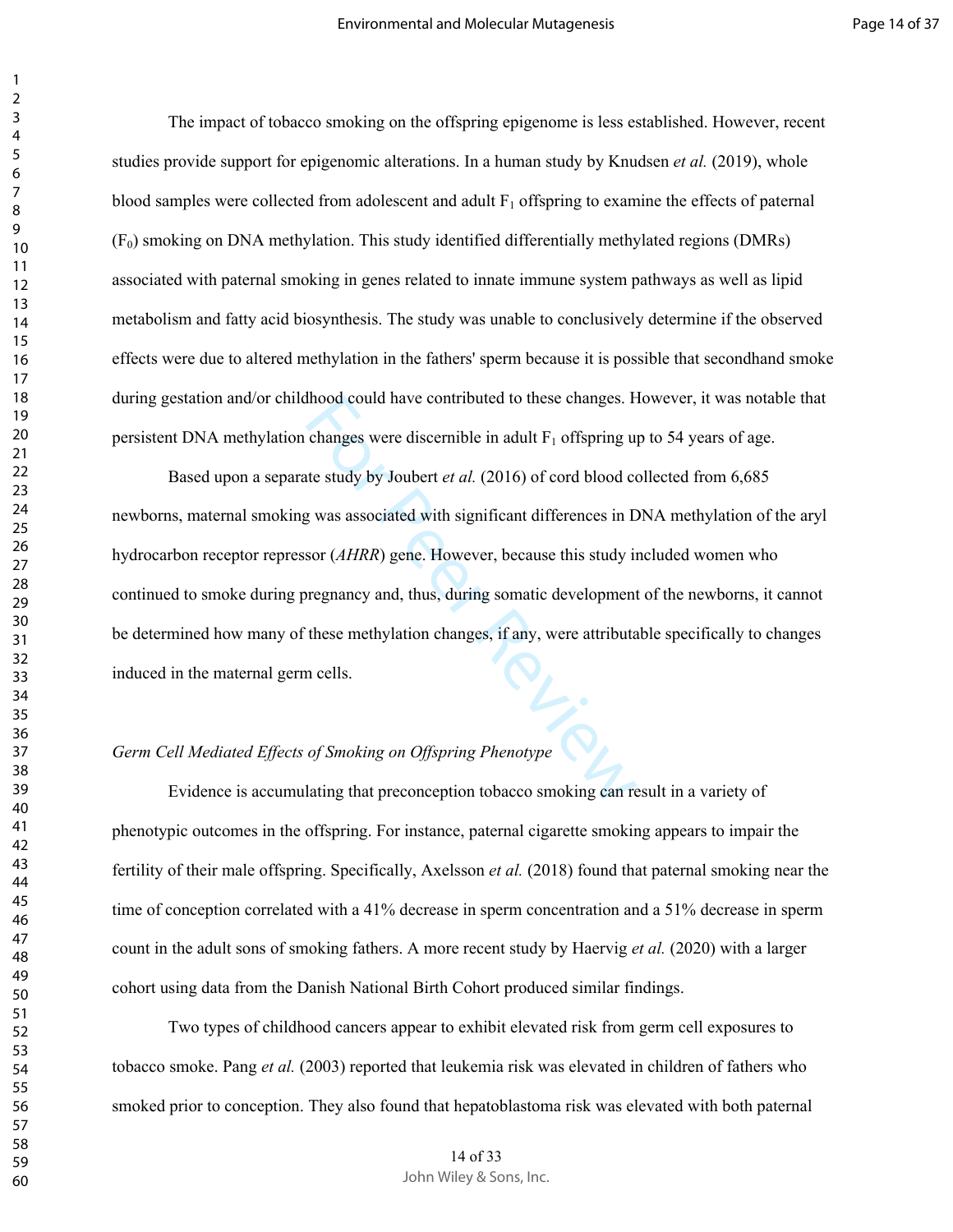and maternal pre-conception smoking, and this risk was compounded further when both parents smoked prior to conception. These and other supporting data were considered sufficient by the International Agency for Research on Cancer (IARC) to conclude that paternal tobacco smoking is a causative factor for an increased risk of childhood cancer (IARC, 2012).

For Proposed to maternal (F<sub>0</sub>) smoking *in*<br>
(RRR) of 1.3 for asthma. The RRR was lower for<br>
) smoking *in utero*. However, a significant increase<br>
who started smoking prior to the age of 15 years<br>
if the father began sm Asthma is another disease linked to germline exposure to tobacco smoke. One large cohort study by Accordini *et al.* (2018) utilized data collected from 2,233 mothers and 1,964 fathers to examine the associations between parental and grandparental smoking and asthma risk in offspring. In the case of offspring (F <sup>2</sup>) whose mothers (F <sup>1</sup>) were exposed to maternal (F 0) smoking *in utero*, there was a nonsignificant relative risk ratio (RRR) of 1.3 for asthma. The RRR was lower for offspring  $(F_2)$  of fathers (F <sup>1</sup>) exposed to maternal (F <sup>0</sup>) smoking *in utero*. However, a significant increase in asthma was found for offspring  $(F_2)$  of fathers  $(F_1)$  who started smoking prior to the age of 15 years, with an RRR of 1.43. This elevated risk was eliminated if the father began smoking after 15 years of age. A previous study by Svanes *et al.* (2017) had found similar results, with significant increases in risk for childhood asthma associated with grandmaternal smoking as well as with paternal smoking starting before the age of 15 years.

An earlier, smaller cohort study by Li *et al.* (2005) found a higher risk of asthma associated with grandmaternal smoking compared to the Accordini *et al.* study. In offspring  $(F_2)$  whose grandmothers  $(F_0)$ smoked while pregnant with their mothers  $(F_1)$ , there was an odds ratio (OR) of 2.1 for developing childhood asthma. No elevated risk of asthma was found for offspring  $(F_2)$  whose mothers  $(F_1)$  quit smoking prior to pregnancy.

Cohort studies have indicated that grandparental smoking also elevates the risk of autism, autism traits, and attention-deficit/hyperactivity disorder (ADHD). A study by Golding *et al.* (2017) using data from the Avon Longitudinal Study of Parents and Children (ALSPAC) cohort showed significantly elevated odds for autism traits and diagnosed autism in grandoffspring  $(F_2)$  of pregnant smokers  $(F_0)$ . A separate study by Yim *et al.* (2019) using data from the Nurses' Health Study II found that grandmaternal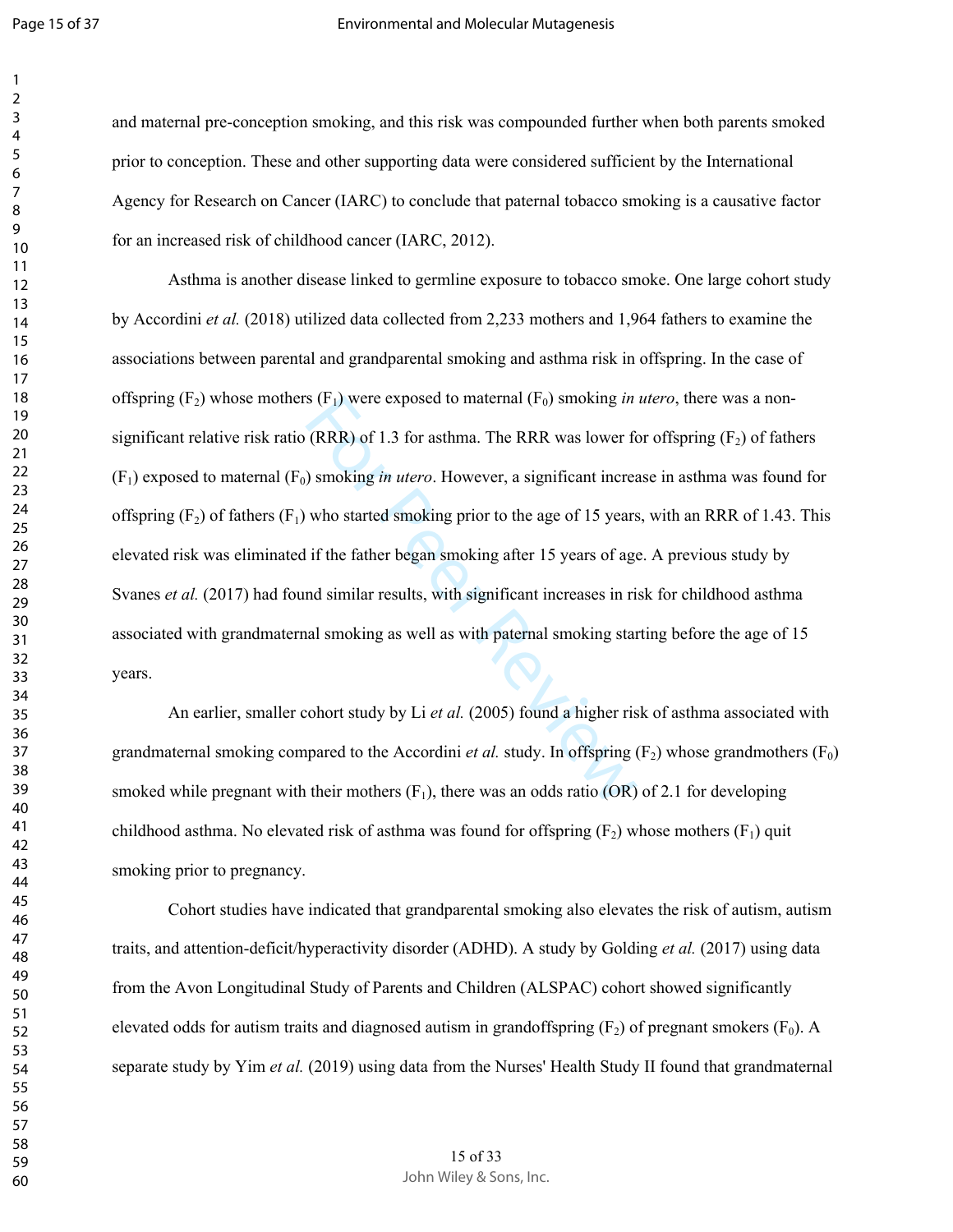$(F<sub>0</sub>)$  smoking was associated with an adjusted OR of 1.18 (95% CI, 1.11, 1.25) for ADHD in the F<sub>2</sub> generation.

Animal studies indicate an elevated risk for asthma from germ cell exposure to nicotine alone. In a multigenerational study by Rehan *et al.* (2012), the  $F_2$  offspring of  $F_1$  rats exposed to nicotine both *in utero* and for 21 days postnatally exhibited significant decreases in pulmonary function, indicative of an asthma-like phenotype. Because the  $F_2$  generation was exposed to nicotine via the germ cells developing in the  $F_1$  generation, the phenotypic response in the  $F_2$  generation was mediated likely by germ cell changes. In a follow-up study (Rehan *et al.,* 2013), this asthma-like phenotype was found to persist into the  $F_3$  generation, further supporting the possibility of germline inheritance.

y (Kehan *et al.*, 2013), this asthma-like phenotyp<br>pporting the possibility of germline inheritance.<br>ate that both grandmaternal and paternal exposur<br>ypes in offspring (McCarthy *et al.*, 2018; Zhu *et*<br>d that the F<sub>1</sub> o Mouse studies indicate that both grandmaternal and paternal exposure to nicotine alone can also increase ADHD-like phenotypes in offspring (McCarthy *et al.,* 2018; Zhu *et al.,* 2014). In the former case, Zhu *et al.* (2014) found that the  $F_1$  offspring of female ( $F_0$ ) mice exposed to nicotine for three weeks prior to mating and for the duration of pregnancy exhibited ADHD-like behaviors in both sexes. However, only  $F_2$  mice descended from  $F_1$  females continued to exhibit these behaviors. The behaviors were also found in  $F_3$  mice descended from  $F_2$  females. Similarly, a study by McCarthy *et al.* (2018) from the same lab found that when adult male  $(F_0)$  mice were exposed to nicotine, both male and female  $F_1$ mice exhibited ADHD-like behaviors.

Overall, the evidence presented at the workshop strongly suggests that exposure to tobacco smoke can result in genomic and epigenomic changes to germ cells that are inherited and produce negative health effects in the resulting offspring. However, despite the breadth of information provided, the workshop attendees agreed that additional pieces of information are required to further the risk assessment of tobacco smoke exposure to germ cells.

## **Data Gaps Identified at the Workshop**

To perform a quantitation of effects for germ cells, a dose-response analysis of the relevant test results is needed. However, one of the greatest omissions in most studies examining effects of tobacco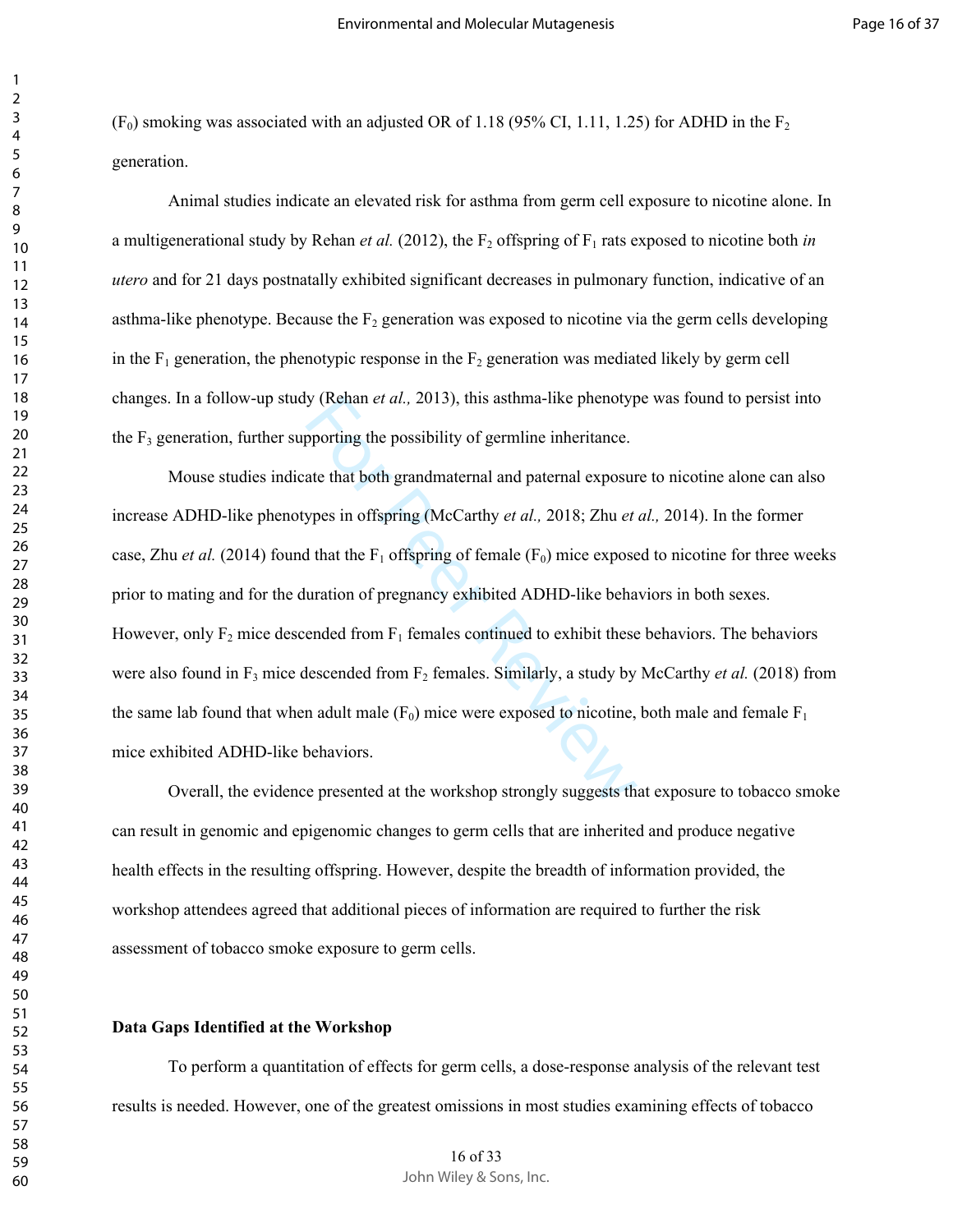$\overline{2}$ 

smoke on germ cells is demonstration of a clear dose-response relationship. Most epidemiological studies class people either as never or ever smokers with little differentiation by duration or intensity of smoking. In animal studies, only one dosing condition is often tested. Because toxicology is classically founded in the principle that "the dose makes the poison" (although non-monotonic responses should not be precluded and in the context of germ cells, the developmental window of exposure is likely an important determinant of effect), evidence of a clear dose response would strengthen the evidence of heritable germ cell impacts of smoking. In addition, such an analysis would provide the basis for a quantitation of risk.

dies identitying the specific cellular and molecuted would bolster the evidence and aid in creating<br>However, a major complicating factor with evaluand variable mixture with over 4,000 individual<br>to various molecular initia Similarly, further studies identifying the specific cellular and molecular mechanisms by which heritable effects are manifested would bolster the evidence and aid in creating a rational biological argument for heritable risk. However, a major complicating factor with evaluating risk from tobacco smoke is that it is a complex and variable mixture with over 4,000 individual compounds. Any number of these compounds could lead to various molecular initiating events that could synergize, antagonize, or otherwise interact with one another. Furthermore, products such as e-cigarettes are increasingly being used as alternatives to tobacco cigarettes, particularly among young people (Jaspers, 2019). These products present their own unique combinations of active and inactive ingredients that require specific attention in the risk assessment process.

Beyond mixture toxicity, more concerted study of mechanisms based upon germ cell biology could better inform which stages of germ cell development are most sensitive to tobacco smoke exposure. Studies specifically examining the link between genomic and/or epigenomic changes in parental germ cells to phenotypes observed in offspring and grandoffspring are lacking. Although many of the phenotypic outcomes reported in offspring are likely due to epigenomic changes in parental germ cells, this link has not been explicitly examined in a meaningful way. Information regarding epigenomic changes in germ cells that may be inherited in offspring are especially needed. The question of how many generations through which such epigenetic changes may persist also needs to be addressed systematically.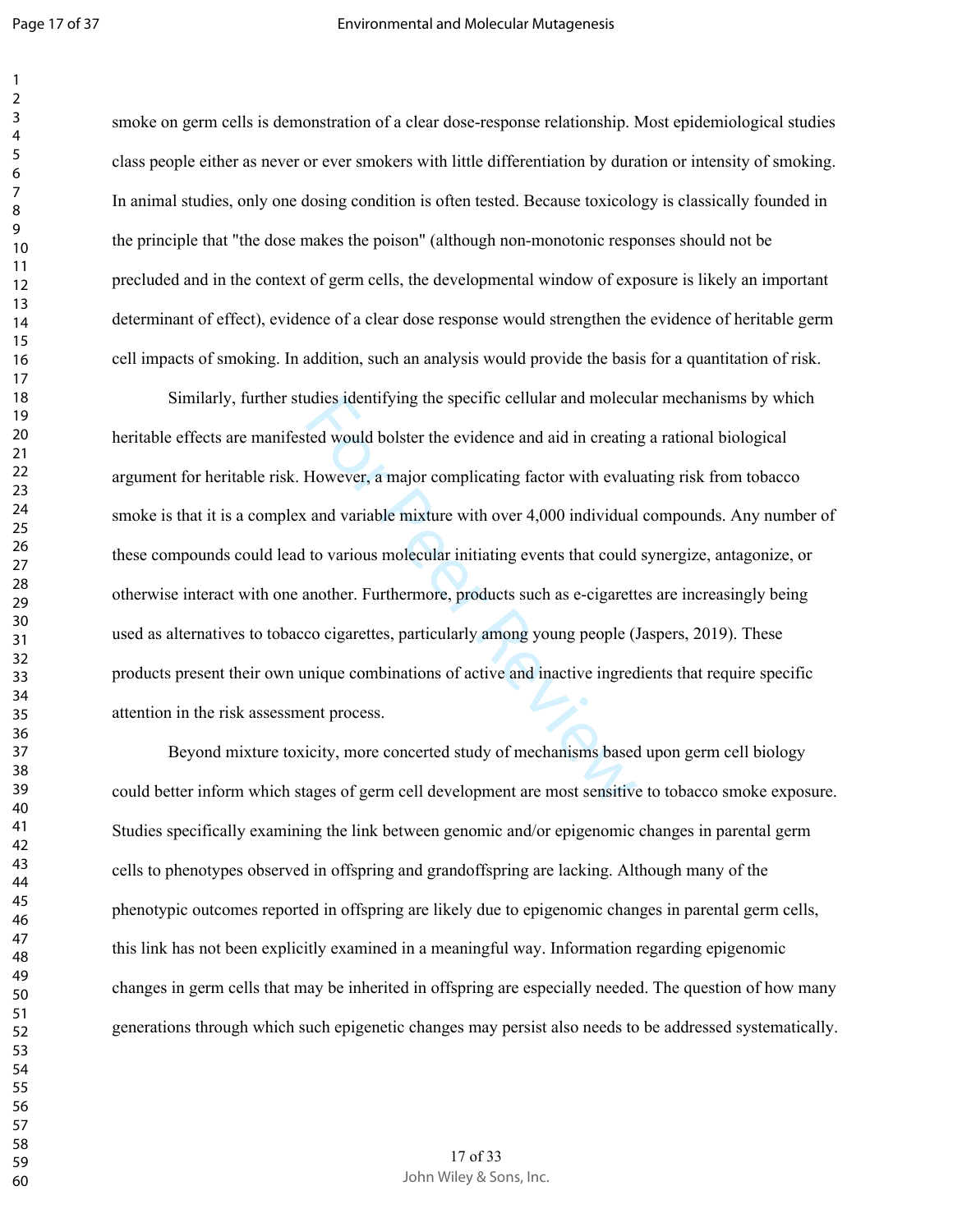### **Implications for Risk Assessment**

Risk assessment should be focused on addressing the most appropriate risk management questions relevant to human health outcomes (Dearfield *et al.,* 2017). The subject workshop sought to address the question of the heritable risk posed to germ cells by exposure to tobacco products (see Table 1), which is of high importance for population health but has not been accounted for specifically in standard risk assessment processes. Given that 1.1 billion people smoke cigarettes worldwide (WHO, 2019a), current human exposure to tobacco smoke is extensive. Furthermore, this number does not include individuals who may be exposed currently to secondhand/sidestream smoke or those who were exposed ancestrally, either from parental or grandparental smoking going back several decades. Therefore, the vast scale of human exposure, including germ cell exposure during various potentially susceptible windows of development, supports the need for further assessment.

For Presenting to second and/sidestream<br>
rom parental or grandparental smoking going bad<br>
rom parental or grandparental smoking going bad<br>
roman exposure, including germ cell exposure du<br>
elopment, supports the need for fu As summarized in Table 1, the workshop made substantial progress in assessing the heritable risk of tobacco product exposure to germ cells using the Clean Sheet framework. As was shown during the workshop, there is a wealth of qualitative information supporting the biological argument that tobacco smoke can alter the genome and epigenome of both nascent and adult germ cells. However, the available data for tobacco smoke exposure are not sufficient for quantitating the risk of adverse health effects in the offspring of smokers, although certain components of tobacco smoke may provide some useful information. Based on the evidence presented and the data gaps identified above, the key information needed now is (1) human data directly linking parental tobacco smoking status, germ cell damage, and offspring phenotype in a dose-responsive manner (*e.g*., number of cigarettes, years of smoking) and (2) mechanistic data to better define the adverse outcome pathway (AOP) by which such heritable effects occur.

Conducting a large, multigenerational cohort study designed specifically towards these ends would be one of the most valuable steps in advancing research on the heritable effects from exposure to tobacco smoke. Several large cohort studies already exist in multiple countries, and the available data could be readily leveraged for this purpose. Specifically, a human study investigating the  $F<sub>2</sub>$  health effects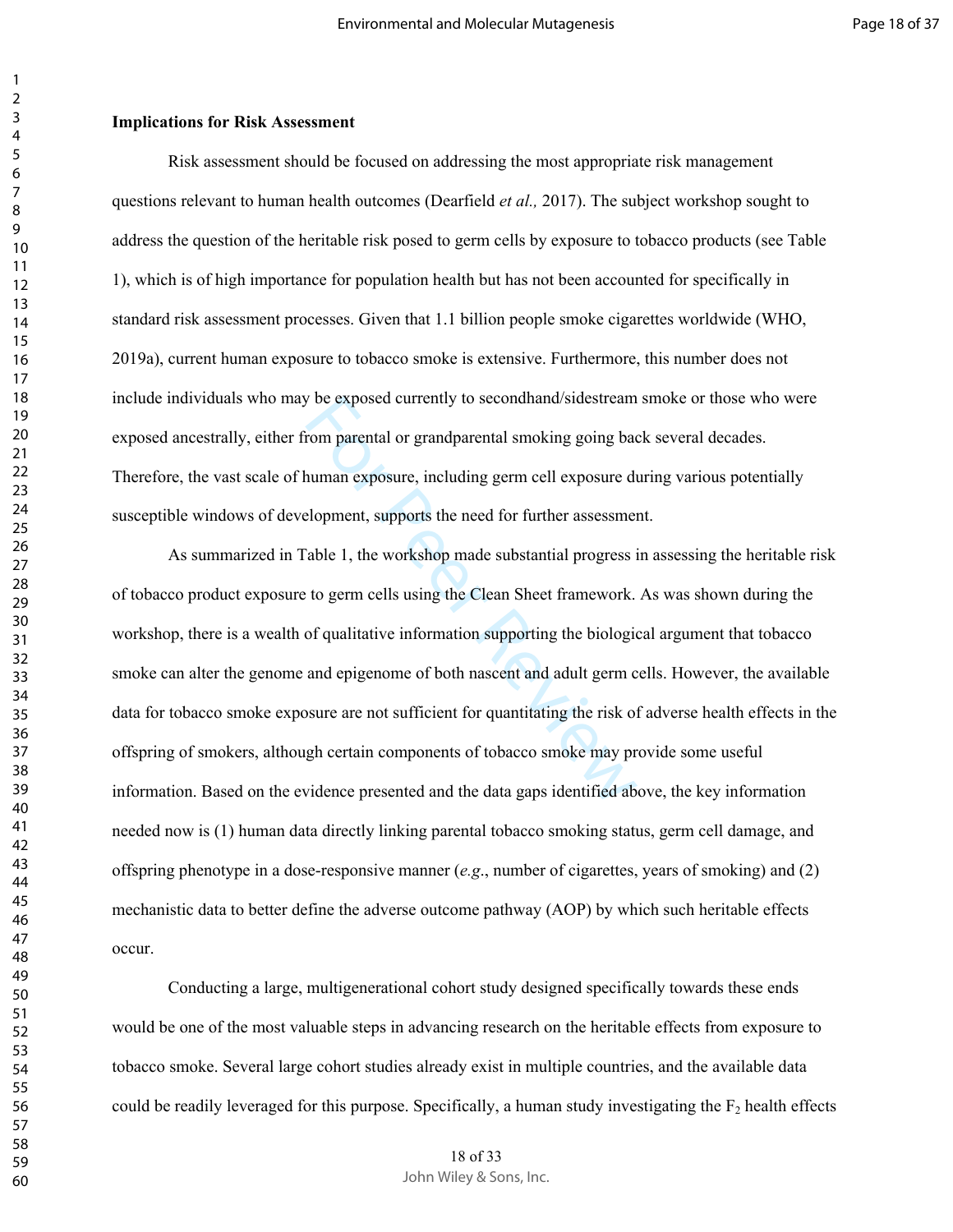from  $F_0$  grandmaternal smoking where the  $F_0$  smoking dose is known would improve our understanding of heritable effects established during PGC development (Escher and Robotti, 2019). Multiple phenotypic endpoints in the  $F_2$  generation should be evaluated, including those related to cardiopulmonary, allergy/asthma, metabolic, and neurodevelopmental disorders and diseases. To assist in mechanistic understanding, genomic and epigenomic data from the  $F_0$ ,  $F_1$ , and  $F_2$  generations should also be collected to the extent feasible. Multigenerational animal studies could assist in obtaining additional molecular data, although differences in gametogenesis and development must be thoughtfully accounted for in study design.

Because the available evidence indicates that sex and developmental differences in germ cells may also alter their susceptibility to genomic damage, it would be reasonable to conduct additional studies of paternal smoking with similar endpoints analyzed. In particular, F<sub>0</sub> paternal smoking before the age of 15 appears to increase F<sub>1</sub> asthma risk (Svanes *et al.*, 2017). Thus, further studies to examine this time as a particularly sensitive window for male germ cell exposure to tobacco smoke are warranted.

le evidence indicates that sex and developmental<br>bility to genomic damage, it would be reasonable<br>with similar endpoints analyzed. In particular,  $F_0$ <br>e  $F_1$  asthma risk (Svanes *et al.*, 2017). Thus, furth<br>we window fo Information from such studies could then be used to determine a PoD for germ cell genomic damage from tobacco smoke; see Johnson *et al.* (2014) for PoD determination. Combined with existing exposure data, the PoD data would allow for development of risk estimations for use in regulatory decision making (Dearfield *et al.*, 2017) in those jurisdictions where it is appropriate to do so. We note that the Clean Sheet framework can be applied to any relevant human exposure (*e.g.,* air pollution) to ensure that regulatory action adequately accounts for the risk specific to heritable germ cell effects. Until a formal accounting of the risk is completed and regulatory action is implemented, as appropriate, potentially heritable germ cell damage from relevant human exposures may continue to be inflicted today and experienced by multiple generations in the future.

### **Ethical Considerations and Advocacy Needs**

Ethical considerations, advocacy, and communication needs were major topics of discussion at the workshop after the scientific evidence for heritable risk from tobacco smoke was presented. Germline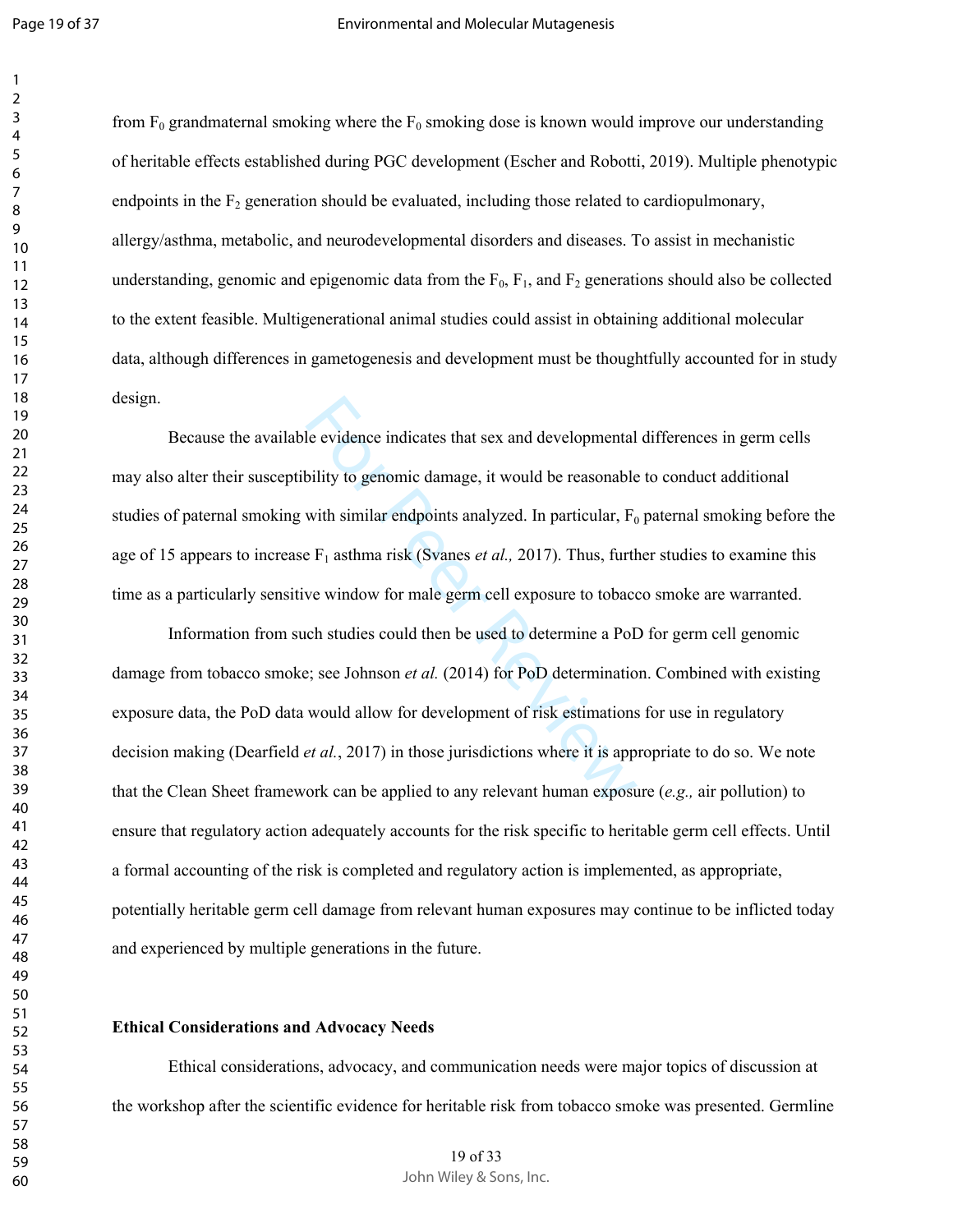effects of tobacco exposure raise novel, intergenerational ethical issues (Le Goff, 2019). Not only may individuals whose germ cells are exposed to genotoxic agents suffer reproductive health consequences, but also individuals conceived from these germ cells may bear severe developmental and health consequences. The deferred nature of effects inherited from germ cells deeply challenges our framework for moral accountability because future generations consisting of people yet to be conceived do not have rights in the same way existing humans do. Although causation between present health outcomes and ancestral exposure is extremely difficult to establish, when causation can be demonstrated, it creates a responsibility in the present for effects that can be expected to occur in future generations.

for effects that can be expected to occur in future<br>the presented at the workshop unequivocally show<br>substantial, even if not yet precisely quantified.<br>isk that contemporary actions impose onto future<br>art of tobacco corpor The body of evidence presented at the workshop unequivocally shows that the risk that tobacco smoke poses to germ cells is substantial, even if not yet precisely quantified. From a bioethics standpoint, knowledge of a significant risk that contemporary actions impose onto future generations is sufficient to entail responsibility on the part of tobacco corporations, regulatory bodies, and individual smokers (Le Goff, 2019). Steps to assume this responsibility include (1) the study and incorporation of germ cell effects, in addition to individual or fetal health effects, into the assessment of tobacco smoke toxicity; (2) the regulatory limitation of availability and access of tobacco products; and (3) legal and social efforts to hold corporations accountable.

Beyond efforts to contribute to the improvement of regulation, researchers need to communicate their science in a clear and meaningful way to the general public and decision makers alike. Although most people are aware that tobacco smoke is bad for their own health, and some may perceive fetuses as additionally subject to harm, it is much less likely that people would consider impacts to their germ cells in particular and the potential consequences for future generations. Confining this knowledge to the scientific community without a concerted effort to share it more widely with the general public does a disservice to society and could be construed as morally irresponsible.

### **Workshop Consensus**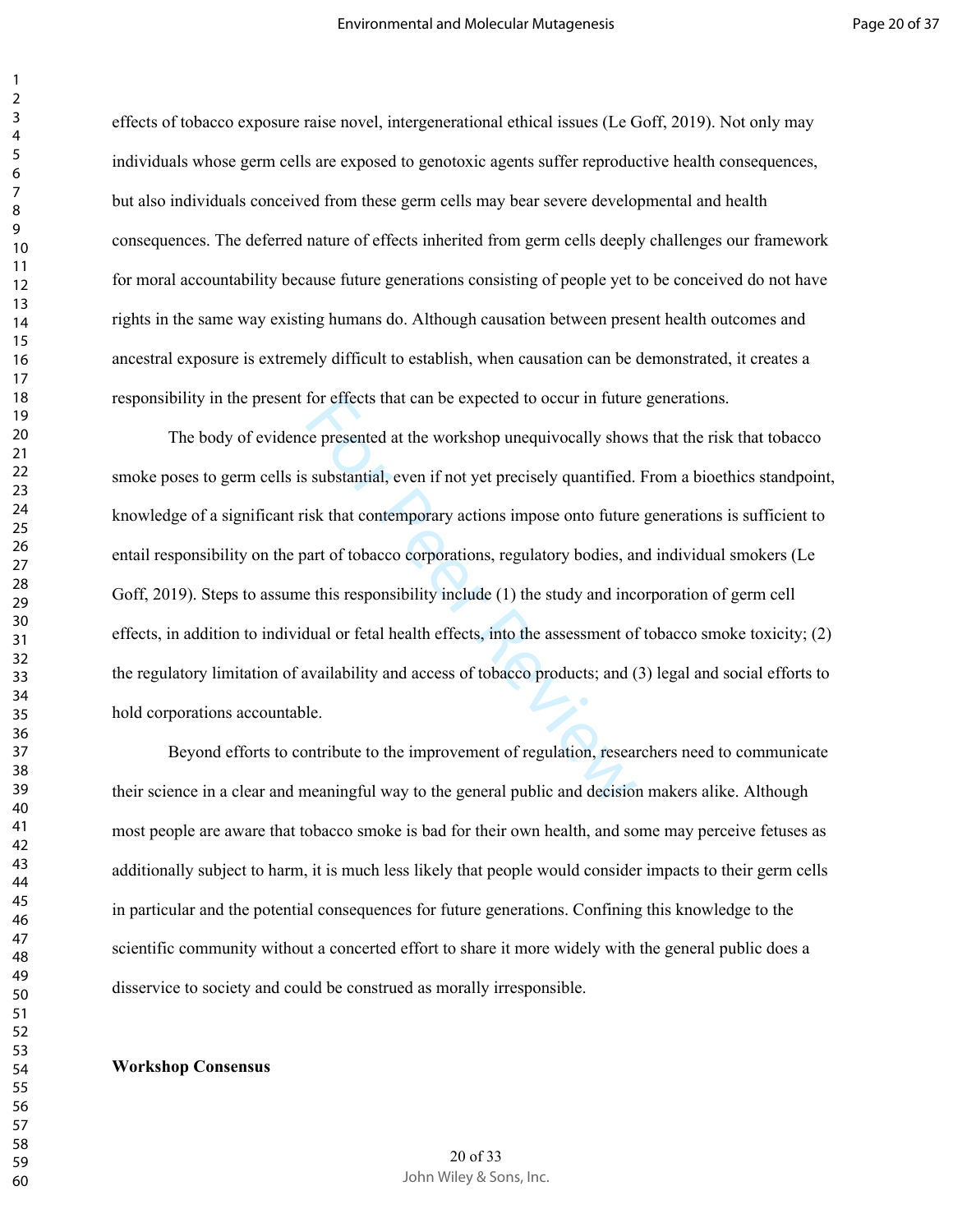$\overline{2}$ 

The *Heritable Hazards of Smoking* workshop was convened on the premise that current risk assessment paradigms are unable to account for heritable effects from chemical exposures of germ cells and, therefore, cannot be relied upon to guide appropriate regulatory decisions. The Clean Sheet framework was employed as a tool to better articulate the problem and provide direction for future actions in the interest of improving public health.

generations. However, it was widely acknowledgence<br>and provide more information on molecular<br>an adverse outcome pathway and provide a more<br>future research should prioritize addressing thes<br>technologies, and targeted animal During the workshop, a wide range of evidence was presented indicating that tobacco smoke can cause genomic and epigenomic alterations to germ cells, resulting in impaired fertility as well as negative health effects in subsequent generations. However, it was widely acknowledged that additional studies that demonstrate a dose response and provide more information on molecular mechanisms are necessary to aid in the development of an adverse outcome pathway and provide a more compelling argument for regulatory action. Therefore, future research should prioritize addressing these gaps through use of large cohort data, modern -omics technologies, and targeted animal studies.

In addition to advancing the science, researchers should improve their communication of the science to the public. Raising awareness about concerns for heritable germ cell effects among those beyond the research community would help to both inform individual decision making and build a larger base of support for regulatory change.

Although the data are insufficient for quantitative risk purposes at the present time, based on the evidence presented, there are many other actions regulatory agencies can take to protect individuals from tobacco related harm and subsequent health risks; see Codex Alimentarius (2015) for information on risk management options from risk assessment outcomes. An important action already taken is the labelling of tobacco products that warn of health risks, although the messaging specific to heritable effects should be more prominent.

Guidance to particularly susceptible populations to avoid exposure would also be extremely useful. Young people as a susceptible population were discussed at length during the workshop. Based on the biology of oogenesis and spermatogenesis, there are a multitude of opportunities for deleterious genetic and epigenetic effects on the germ cells of exposed humans. Exposures to young people, while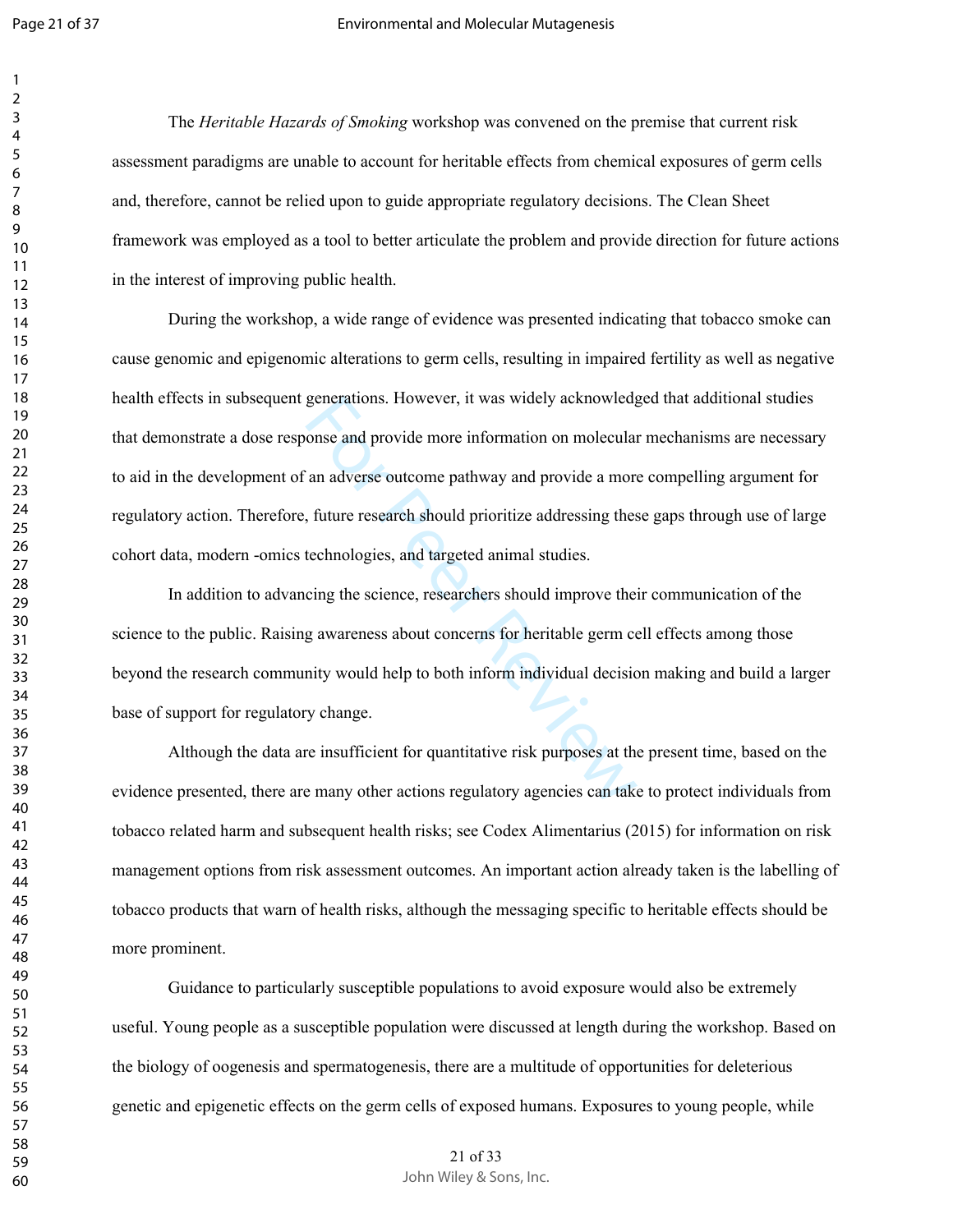their germ cells are still developing, can be particularly deleterious. Effective measures to minimize the risk posed to their genetic material are needed from regulatory agencies.

Although tobacco smoke was the primary focus of the workshop, the workshop acknowledged that there are emerging concerns about germ cell harms from exposures to related substances such as ecigarettes, smokeless tobacco, and cannabis. Although the general health concerns surrounding cigarette smoking have been promoted widely and internalized by the public, these alternative products may be seen as relatively harmless, particularly among young people (Jaspers, 2019). Thus, as the public health ramifications of cigarette smoking are abating with reduced usage (WHO, 2019b), a new wave of current and future health impacts may be rising with increased usage of these alternative products. In response, regulatory agencies should take a more proactive and comprehensive approach to mitigating the potential risk to avoid a new health crisis.

For Personalist and the progentions are abathy with reduced usage (WHO, 20<br>ay be rising with increased usage of these alterna<br>ake a more proactive and comprehensive approactions.<br>bstance, hazards to germ cells and the prog Regardless of the substance, hazards to germ cells and the progeny to which they give rise must be accounted for explicitly in chemical risk assessment and regulatory decision making. Insults to the genomic integrity of germ cells introduce a significant risk to the welfare and health of people who inherit these genomic changes. If we continue to ignore these risks, we may be jeopardizing irreversibly human health and wellbeing for generations.

## **Statement of Author Contributions**

All authors contributed to the organization of workshop, drafted the manuscript, provided critical revisions, and approved the final manuscript.

### **Conflict of Interest**

The authors have no conflicts of interest to declare.

### **Acknowledgments**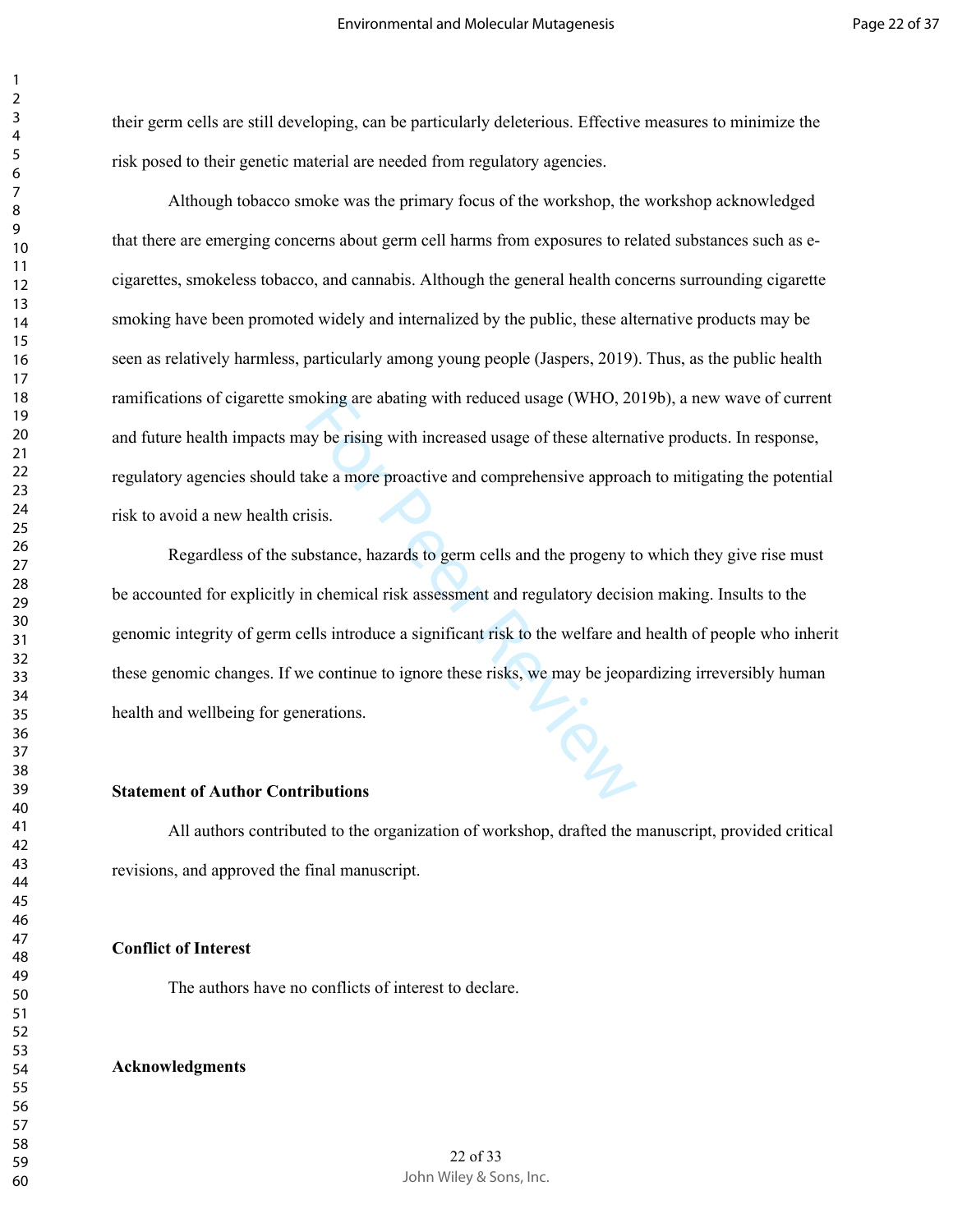The authors would like to thank all the workshop presenters and attendees for their invaluable contributions to this work. We also thank *Environmental and Molecular Mutagenesis* and the Escher Family Fund at Silicon Valley Community Foundation for providing funding for the workshop. The work was supported by the National Institute of Environmental Health Sciences of the National Institutes of Health [T32ES015457] (A.B.). The content is solely the responsibility of the authors and does not necessarily represent the official views of the National Institutes of Health.

For Per Review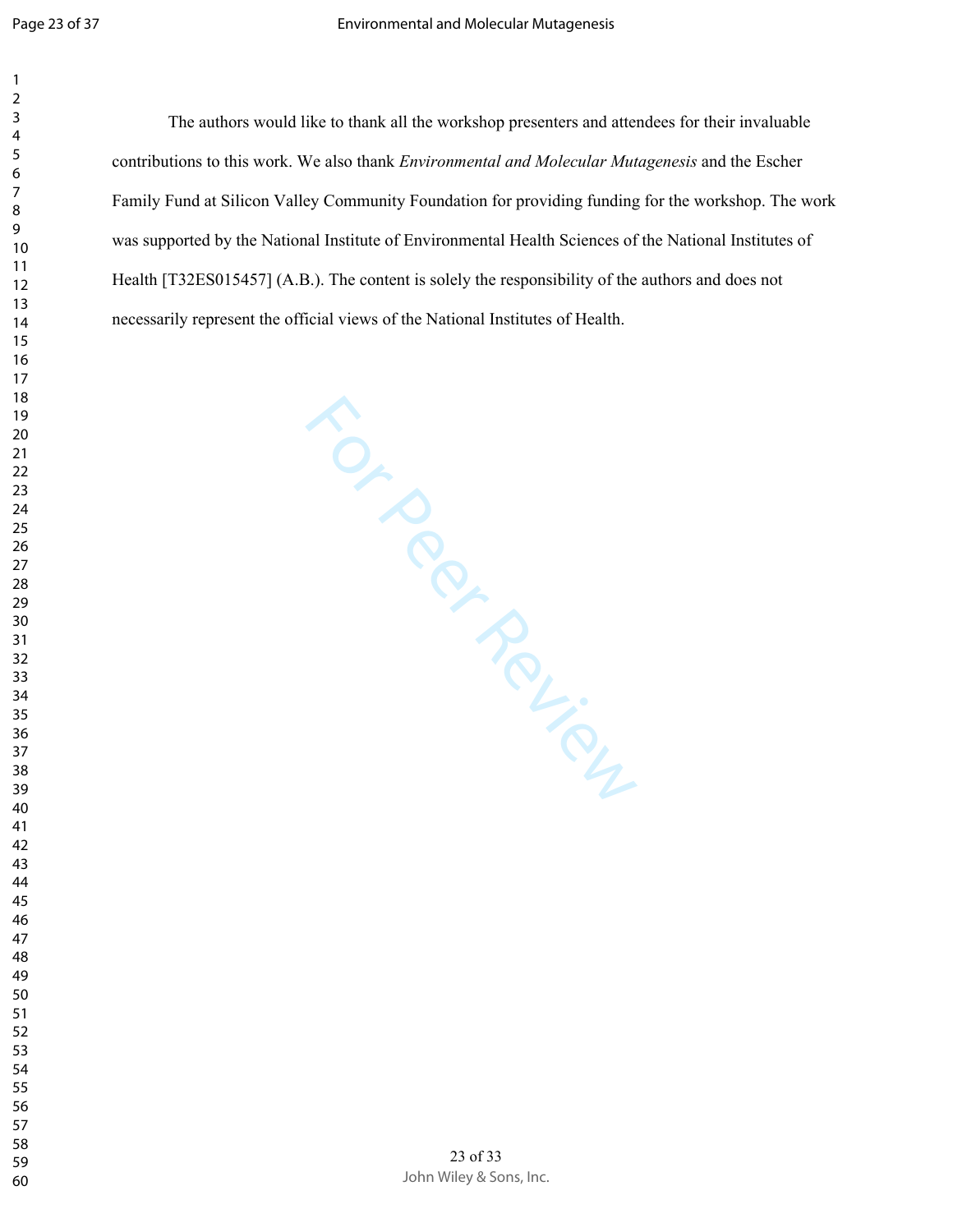### **References**

- Accordini S, Calciano L, Johannessen A, Portas L, Benediktsdóttir B, Bertelsen R, Bråbäck L, Carsin A, Dharmage S, Dratva J, Forsberg B, Real F, Heinrich J, Holloway J, Holm M, Janson C, Jögi R, Leynaert B, Malinovschi A, Marcon A, Rovira J, Raherison C, Sánchez-Ramos J, Schlünssen V, Bono R, Corsico A, Demoly P, Arenas S, Nowak D, Pin I, Weyler J, Jarvis D, Svanes C. 2018. A threegeneration study on the association of tobacco smoking with asthma. International Journal of Epidemiology. 47(4):1106-1117.
- Axelsson J, Sabra S, Rylander L, Rignell-Hydbom A, Lindh C, Giwercman A. 2018. Association between paternal smoking at the time of pregnancy and the semen quality in sons. PLoS ONE. 13(11):e0207221.
- Beal M, Yauk C, Marchetti F. 2017. From sperm to offspring: Assessing the heritable genetic consequences of paternal smoking and potential public health impacts. Mutation Research. 773:26-50.
- er L, Rignell-Hydbom A, Lindh C, Giwercman A<br>me of pregnancy and the semen quality in sons. F<br>F. 2017. From sperm to offspring: Assessing the<br>smoking and potential public health impacts. Mu<br>ms A, Rowan-Carroll A, Gagné R, Beal MA, Meier MJ, Williams A, Rowan-Carroll A, Gagné R, Lindsay SJ, Fitzgerald T, Hurles ME, Marchetti F, Yauk CL. 2019. Paternal exposure to benzo(a)pyrene induces genome-wide mutations in mouse offspring. Communications Biology. 2:228.
- Cimino MC. 2006. Comparative overview of current international strategies and guidelines for genetic toxicology testing for regulatory purposes. Environmental and Molecular Mutagenesis*.* 47:362-390.
- Claxton LD, Umbuzeiro Gde A, DeMarini DM. 2010. The Salmonella mutagenicity assay: The stethoscope of genetic toxicology for the 21<sup>st</sup> century. Environmental Health Perspectives. 118:1515-1522.
- Codex Alimentarius. 2015. Guidance for risk management options in light of different risk assessment outcomes. URL:

http://www.fao.org/fileadmin/user\_upload/codexalimentarius/committee/docs/INF\_CCCF\_e.pdf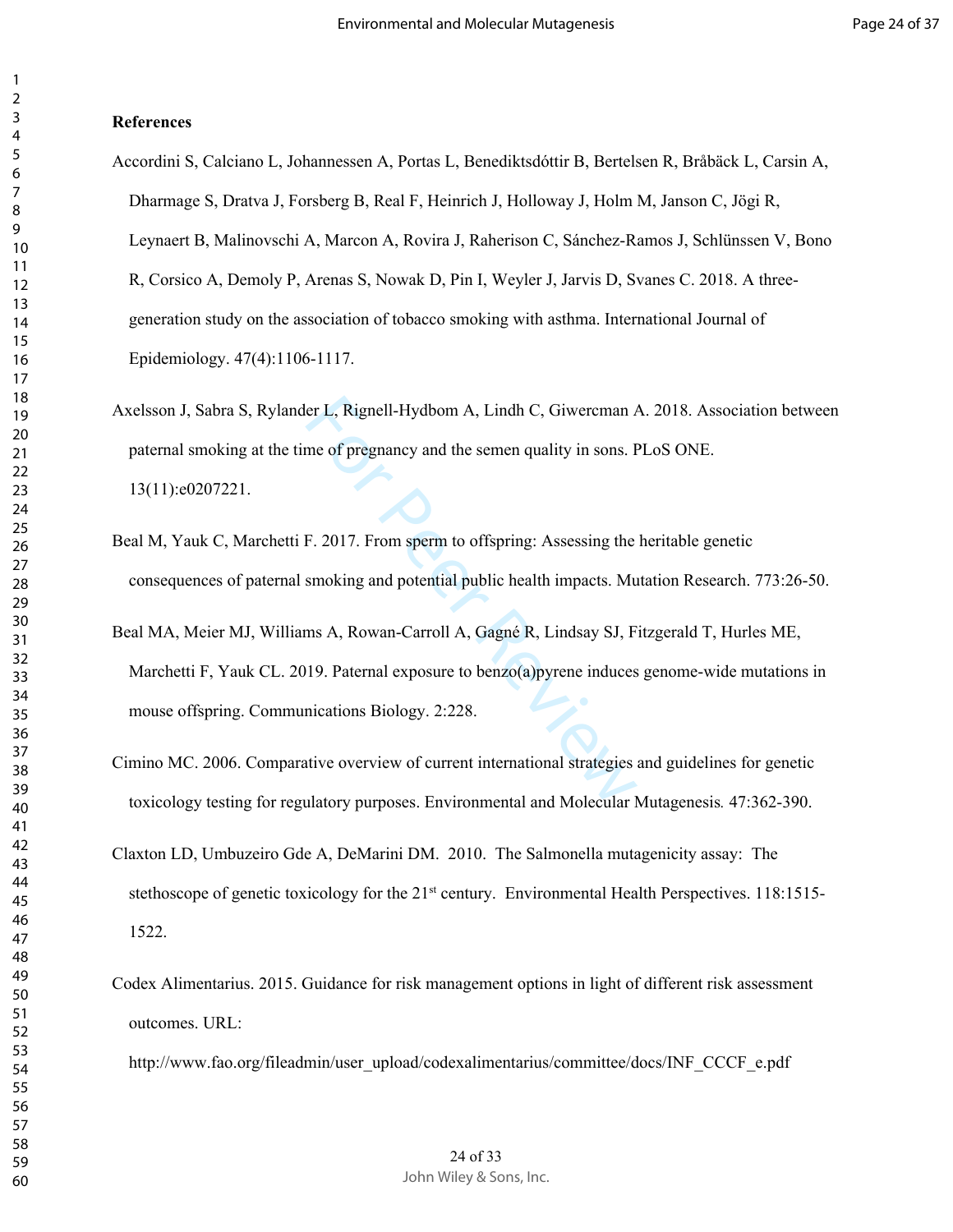Dearfield KL, Gollapudi BB, Bemis JC, Benz RD, Douglas GR, Elespuru RK, Johnson GE, Kirkland DJ, LeBaron MJ, Li AP, Marchetti F, Pottenger LH, Rorije E, Tanir JY, Thybaud V, van Benthem J, Yauk CL, Zeiger E, Luijten M. 2017. Next generation testing strategy for assessment of genomic damage: A conceptual framework and considerations. Environmental and Molecular Mutagenesis 58:264–283.

De Felici M. 2013. Origin, migration, and proliferation of human primordial germ cells. In: Coticchio G, Albertini D, & De Santis L (eds) Oogenesis (pp. 19-37). Springer.

DeMarini DM. 2012. Declaring the existence of human germ-cell mutagens. Environmental and Molecular Mutagenesis 53:166–172.

DeMarini DM. 2020. The mutagenesis moonshot: The propitious beginnings of the Environmental Mutagenesis and Genomics Society. Environmental and Molecular Mutagenesis. 61:8-24.

- 3:166–172.<br>
utagenesis moonshot: The propitious beginnings<br>
cs Society. Environmental and Molecular Mutage<br>
a S, Muciaccia B, Esposito V, Boitani C, Berloce<br>
Vicini E. 2017. Spermatogonial kinetics in huma<br>
regnancy drugs, Di Persio S, Saracino R, Fera S, Muciaccia B, Esposito V, Boitani C, Berloco B, Nudo F, Spadetta G, Stefanini M, de Rooij D, Vicini E. 2017. Spermatogonial kinetics in humans. Development. 144:3440- 3439.
- Escher J, Robotti S. 2019. Pregnancy drugs, fetal germline epigenome, and risks for next-generation pathology: a call to action. Environmental and Molecular Mutagenesis. 60:445-454.
- Esteller M. 2018. The human epigenome implications for the understanding of human disease. In: Coleman W & Tsongalis G (eds) Molecular Pathology, 2nd Edition (pp. 165-182). Academic Press.
- García-Rodríguez A, Gosálvez J, Agarwal A, Roy R, Johnston S. 2019. DNA damage and repair in human reproductive cells. International Journal of Molecular Sciences. 20(31):22pp.
- Girirajan S, Campbell C, Eichler E. 2011. Human copy number variation and complex genetic disease. Annual Reviews of Genetics. 45:203-26.

Golding J, Ellis G, Gregory S, Birmingham K, Iles-Caven Y, Rai D,Pembrey M. 2017. Grand-maternal smoking in pregnancy and grandchild's autistic traits and diagnosed autism. Scientific Reports 7:46179.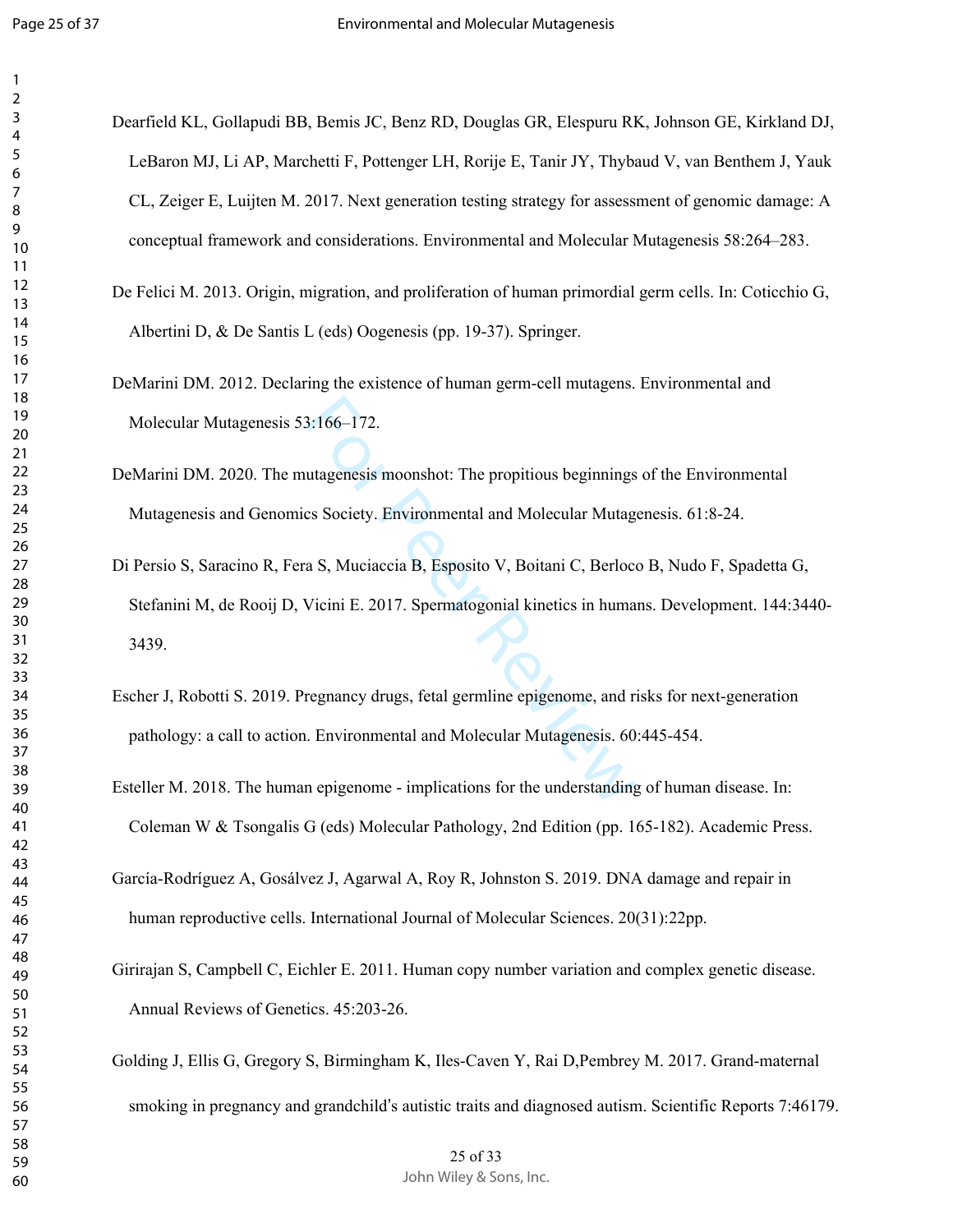- Goldmann J, Wong W, Pinelli M, Farrah T, Bodian D, Stittrich A, Glusman G, Vissers L, Hoischen A, Roach J, Vockley J, Veltman J, Solomon B, Gilissen C, Niederhuber J. 2016. Parent-of-origin-specific signatures of de novo mutations. Nature Genetics. 48(8):935-939.
- Haervig KK, Høyer BB, Giwercman A, Hougaard KS, Ramlau-Hansen CH, Specht IO, Toft G, Bonde JP, Søgaard Tøttenborg S. 2020. Fetal exposure to paternal smoking and semen quality in the adult son. Andrology. 2020;00:1–9.
- IARC. 2012. IARC Monographs on the Evaluation of Carcinogenic Risks to Humans. Personal Habits and Indoor Combustion. Vol. 100E. IARC, Lyon, France. pp 575.
- Vol. 100E. IARC, Lyon, France. pp 575.<br>
D. 2020. The sperm epigenome and potential impardishi H, Majzoub A, & Agarwal A (eds) Genet<br>
of e-cigarettes. Heritable hazards of smoking: ap<br>
noce and policy. Workshop conducted at James E, Jenkins T, Carrell D. 2020. The sperm epigenome and potential implications for the developing embryo. In: Arafa M, Elbardishi H, Majzoub A, & Agarwal A (eds) Genetics of Male Infertility (pp. 173-185). Springer.
- Jaspers I. 2019. Toxicology of e-cigarettes. Heritable hazards of smoking: applying the "clean sheet" framework to further science and policy. Workshop conducted at the 50th annual meeting of the Environmental Mutagenesis and Genomics Society, Washington, DC. [no abstract available]
- Jenkins T, James E, Alonso D, Hoidal J, Murphy P, Hotaling J, Cairns B, Carrell D, Aston K. 2017. Cigarette smoking significantly alters sperm DNA methylation patterns. Andrology. 5:1089-1099.
- Johnson GE, Soeteman-Hernandez LG, Gollapudi BB, Bodger OG, Dearfield KL, Heflich RH, Hixon JG, Lovell DP, MacGregor JT, Pottenger LH, Thompson CM, Abraham L, Thybaud V, Tanir JY, Zeiger E, van Benthem J, White PA. 2014. Derivation of point of departure (PoD) estimates in genetic toxicology studies and their potential applications in risk assessment. Environmental and Molecular Mutagenesis. 55:609–623.
- Jones K, Lane S, Holt J. 2013. Start and stop signals of oocyte meiotic maturation. In: Coticchio G, Albertini D, & De Santis L (eds) Oogenesis (pp. 183-193). Springer.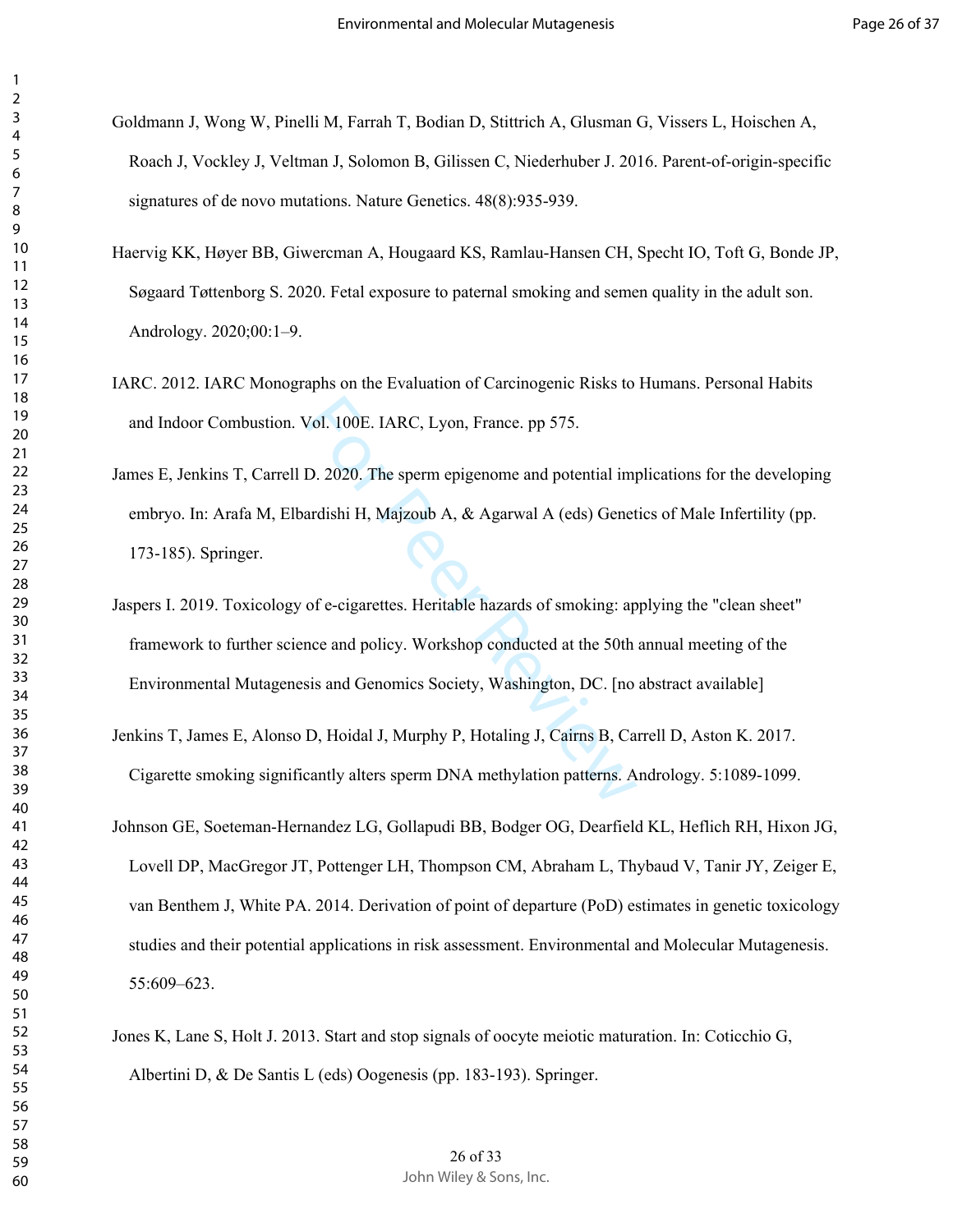| 1                            |
|------------------------------|
| 2                            |
| 3                            |
| 4                            |
| 5                            |
| 6                            |
|                              |
| 8                            |
| )                            |
| 10                           |
|                              |
| 1<br>1                       |
| $\mathbf{1}$<br>2            |
| 13                           |
| 1<br>4                       |
| 15                           |
| 16                           |
| 1                            |
| 18                           |
| 9<br>1                       |
| 20                           |
| $\overline{21}$              |
| $\overline{2}$<br>,          |
| $\overline{2}$<br>3          |
| $\overline{24}$              |
| 25                           |
|                              |
| 26                           |
| 27                           |
| $\overline{28}$              |
| 29                           |
| 30                           |
| $\overline{\textbf{3}}$      |
| $\overline{\mathbf{3}}$<br>, |
| $\overline{\mathbf{3}}$<br>ξ |
| 3.<br>4                      |
| 35                           |
| 36                           |
| 37                           |
| 88                           |
|                              |
| 39                           |
| 40                           |
| 41                           |
| 42                           |
| 43                           |
| 44                           |
| 45                           |
| 46                           |
| 47                           |
| 48                           |
| 49                           |
| 50                           |
| 51                           |
| 5.<br>2                      |
| 53                           |
|                              |
| 54                           |
| 55                           |
| 56                           |
| 57                           |
| 58                           |
| 59                           |
| 60                           |

Joubert B, Felix J, Yousefi P, Bakulski K, Just A, Breton C, Reese S, Markunas C, Richmond R, Xu C, Küpers L, Oh S, Hoyo C, Gruzieva O, Söderhäll C, Salas L, Baïz N, Zhang H, Lepeule J, Ruiz C, Ligthart S, Wang T, Taylor J, Duijts L, Sharp G, Jankipersadsing S, Nilsen R, Vaez A, Fallin M, Hu D, Litonjua A, Fuemmeler B, Huen K, Kere J, Kull I, Muthe-Kaas M, Gehring U, Bustamante M, Saurel-Coubizolles M, Quraishi B, Ren J, Tost J, Gonzalez J, Peters M, Håberg S, Xu Z, van Meurs J, Gaunt T, Kerkhof M, Corpeleijn E, Feinberg A, Eng C. 2016. DNA methylation in newborns and maternal smoking in pregnancy: genome-wide consortium meta-analysis. The American Journal of Human Genetics. 98:680-696.

mnessen A, Skulstad S, Bertelsen R, Real F, Kra<br>
way J, Svanes C. 2019. Epigenome-wide associa<br>
on: a hypothesis-generating study. Environmenta<br>
9. Germ cll reprogramming. Current Topics in De<br>
9. Poterlowicz K, Baumgartne Knudsen G, Rezwan F, Johannessen A, Skulstad S, Bertelsen R, Real F, Krauss-Etschmann S, Patil V, Jarvis D, Arshad S, Holloway J, Svanes C. 2019. Epigenome-wide association of father 's smoking with offspring DNA methylation: a hypothesis-generating study. Environmental Epigenetics. 5(4):1-10. Kurimoto K, Saitou M. 2019. Germ cll reprogramming. Current Topics in Developmental Biology. 135:91-125.

Laubenthal J, Zlobinskaya O, Poterlowicz K, Baumgartner A, Gdula M, Fthenou E, Kermarou M, Hepworth S, Kleinjans C, van Schooten F, Brunbog G, Godschalk R, Schmid T, Anderson D. 2012. Cigarette smoke-induced transgenerational alterations in genome stability in cord blood of human F1 offspring. The FASEB Journal. 26(10):3946-3956.

Le Goff A. 2019. Implications for bioethics. Heritable hazards of smoking: applying the "clean sheet" framework to further science and policy. Workshop conducted at the 50th annual meeting of the Environmental Mutagenesis and Genomics Society, Washington, DC. [no abstract available]

Lempradl A. 2020. Germ cell-mediated mechanisms of epigenetic inheritance. Seminars in Cell & Developmental Biology. 97:116-122.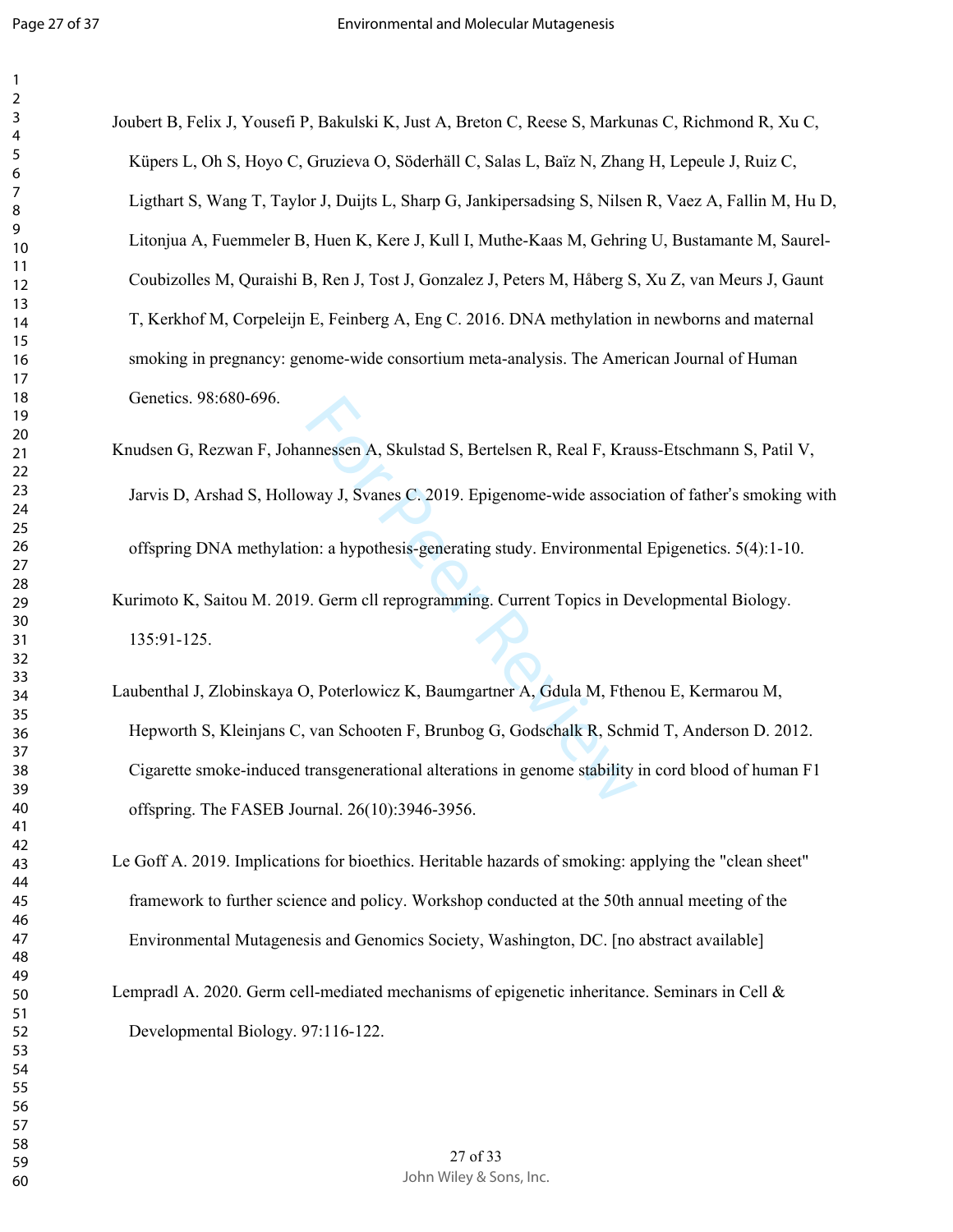- Li Y, Langholz B, Salam M, Gilliland F. 2005. Maternal and grandmaternal smoking patterns are associated with early childhood asthma. CHEST. 127(4):1232-1241.
- Lindsey S, Byrnes D, Eller M, Rosa A, Dabas N, Escandon J, Grichnik J. 2013. Potential role of meiosis proteins in melanoma chromosomal instability. Journal of Skin Cancer. 190109:9pp.
- Linschooten J, Verhofstad N, Gutzkow K, Olsen A, Yauk C, Oligschläger Y, Brunborg G, van Schooten F, Godschalk R. 2013. Paternal lifestyle as a potential source of germline mutations transmitted to offspring. The FASEB Journal. 27:2873-2879.
- Id KL, Gollapudi BB, Johnson GE, Madia F, Pee<br>
In Benthem J. 2020. Utility of a next generation f<br>
tudy using the industrial chemical benzene. Envi<br>
1005. Mechanisms and consequences of paternally<br>
1005. Mechanisms and con Luijten M, Ball NS, Dearfield KL, Gollapudi BB, Johnson GE, Madia F, Peel L, Pfuhler S, Settivari RS, ter Burg W, White PA, van Benthem J. 2020. Utility of a next generation framework for assessment of genomic damage: a case study using the industrial chemical benzene. Environmental and Molecular Mutagenesis. 61:94-113.
- Marchetti F, Wyrobek AJ. 2005. Mechanisms and consequences of paternally-transmitted chromosomal abnormalities. Birth Defects Research, Part C, Embryo Today: Reviews.75(2):112-129.
- Marchetti F, Douglas GR, Yauk CL. 2020. A return to the origin of the EMGS: Rejuvenating the quest for human germ cell mutagens and determining the risk to future generations. Environmental and Molecular Mutagenesis. 61(1):42-54.
- Marchetti F, Aardema MJ, Beevers C, van Benthem J, Godschalk R, Williams A, Yauk CL, Young R, Douglas GR. 2018. Identifying germ cell mutagens using OECD test guideline 488 (transgenic rodent somatic and germ cell gene mutation assays) and integration with somatic cell testing. Mutation Research/Genetic Toxicology Environmental Mutagenesis. 832-833:7-18. Erratum in: Mutation Research. 2019. 844:70-71. Corrigendum: Mutation Research. 2019. 844:70-71.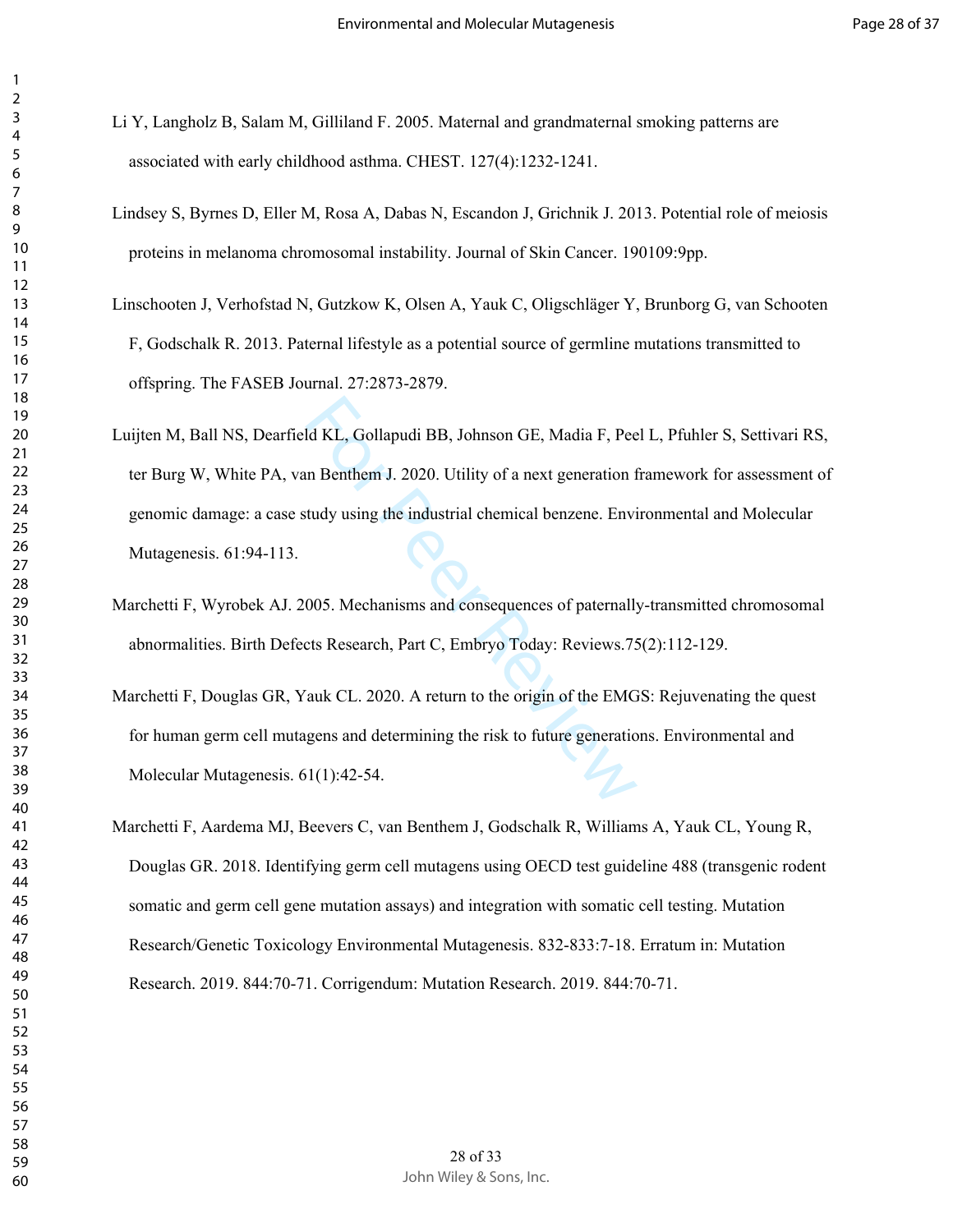McCarthy D, Morgan T, Lowe S, Williamson M, Spencer T, Biederman J, Bhide P. 2018. Nicotine exposure of male mice produces behavioral impairment in multiple generations of descendants. PLoS Biology. 16(10):e2006497.

- Meier M, O'Brien J, Beal M, Allan B, Yauk C, Marchetti F. 2017. *In utero* exposure to benzo[a]pyrene increases mutation burden in the soma and sperm of adult mice. Environmental Health Perspectives. 125(1):82-88.
- Myers M, Hutt K. 2013. Damage control in the female germline: protecting primordial follicles. In: Coticchio G, Albertini D, & De Santis L (eds) Oogenesis (pp. 39-47). Springer.
- Neto F, Bach P, Najari B, Li P, Goldstein M. 2016. Spermatogenesis in humans and its affecting factors. Seminars in Cell & Developmental Biology.59:10-26.
- [OECD] Organisation for Economic Co-operation and Development. 2016. Test 478: Rodent Dominant Lethal Test. OECD Publishing.
- OECD. 2016. Test 483: Mammalian Spermatogonial Chromosomal Aberration Test. OECD Publishing.
- & De Santis L (eds) Oogenesis (pp. 39-47). Spri<br>
i P, Goldstein M. 2016. Spermatogenesis in huma<br>
opmental Biology.59:10-26.<br>
conomic Co-operation and Development. 2016. T<br>
shing.<br>
mmalian Spermatogonial Chromosomal Aberra OECD. 2013. Test 488: Transgenic Rodent Somatic and Germ Cells Gene Mutation Assays. OECD Publishing.
- Pang D, McNally R, Birch J. 2003. Parental smoking and childhood cancer : results from the United Kingdom Childhood Cancer Study. British Journal of Cancer. 88:373-381.
- Phillips B, Gassei K, Orwig K. 2010. Spermatogonial stem cell regulation and spermatogenesis. Philosophical Transactions of the Royal Society B. 365:1663-1678.
- Polyzos A, Schmid T, Piña-Guzmán B, Quintanilla-Vega B, Marchetti F. 2009. Differential sensitivity of male germ cells to mainstream and sidestream tobacco smoke in the mouse. Toxicology and Applied Pharmacology. 237:298-305.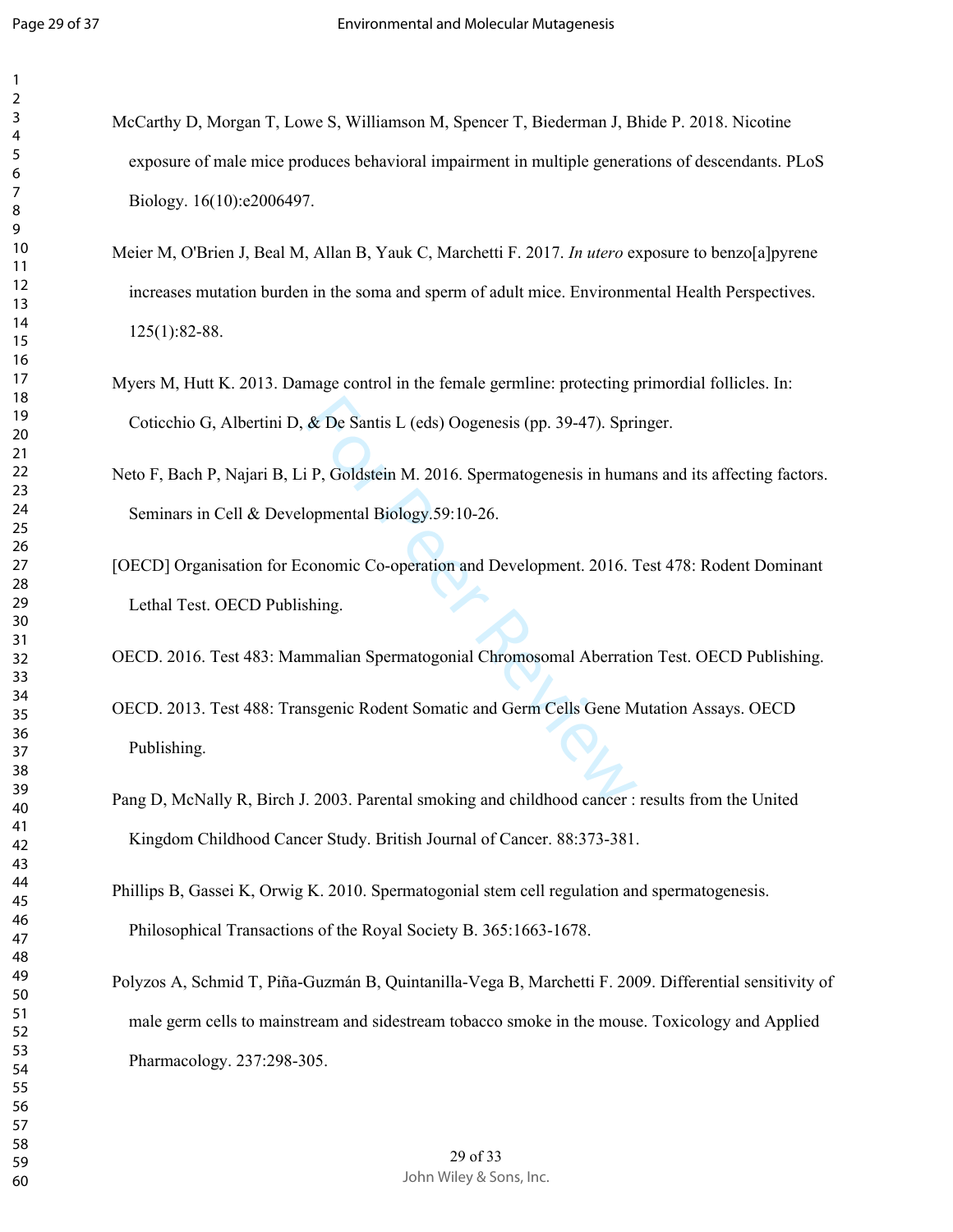- Print C, Loveland K. 2000. Germ cell suicide: new insights into apoptosis during spermatogenesis. BioEssays. 22:423-430.
- Rehan V, Liu J, Naeem E, Tian J, Sakuri R, Kwong K, Akbari O, Torday J. 2012. Perinatal nicotine exposure induces asthma in second generation offspring. BMC Medicine. 10:129.
- Sánchez F, Smitz J. 2012. Molecular control of oogenesis. Biochimica et Biophysica Acta. 1822:1896- 1912.
- Santaguida S, Amon A. 2015. Short‐ and long‐term effects of chromosome mis‐segregation and aneuploidy. Nature Reviews Molecular Cell Biology. 16:473-485.
- Sasaki H, Matsui Y. 2008. Epigenetic events in mammalian germ-cell development: reprogramming and beyond. Nature Reviews Genetics. 9:129-140.
- Eventure and the US of the Materian or Way Molecular Cell Biology. 16:473-485.<br>
Spigenetic events in mammalian germ-cell develocies.<br>
9:129-140.<br>
Ce SM, Custer L, Dearfield KL, Dietz Y, Elhajou<br>
9 S, Hemmann U, Hendriks G, Sasaki JC, Allemang A, Bryce SM, Custer L, Dearfield KL, Dietz Y, Elhajouji A, Escobar PA, Fornace Jr AJ, Froetschl R, Galloway S, Hemmann U, Hendriks G, Li H-H, Luijten M, Ouedraogo G, Peel L, Pfuhler S, Roberts DJ, Thybaud V, van Benthem J, Yauk CL, Schuler M. 2020. Application of the adverse outcome pathway framework to genotoxic modes of action. Environmental and Molecular Mutagenesis. 61:114-134.
- Sasani TA, Pedersen BS, Gao Z, Baird L, Przeworski M, Jorde LB, Quinlan AR. 2019. Large, threegeneration human families reveal post-zygotic mosaicism and variability in germline mutation accumulation. Elife. 8:e46922.
- Singh N, Muller C, Berger R. 2003. Effects of age on DNA double-strand breaks and apoptosis in human sperm. Fertility and Sterility. 80(6):1420-1430.
- Stenson PD, Mort M, Ball EV, Evans K, Hayden M, Heywood S, Hussain M, Phillips AD, Cooper DN. 2017. The human gene mutation database: Towards a comprehensive repository of inherited mutation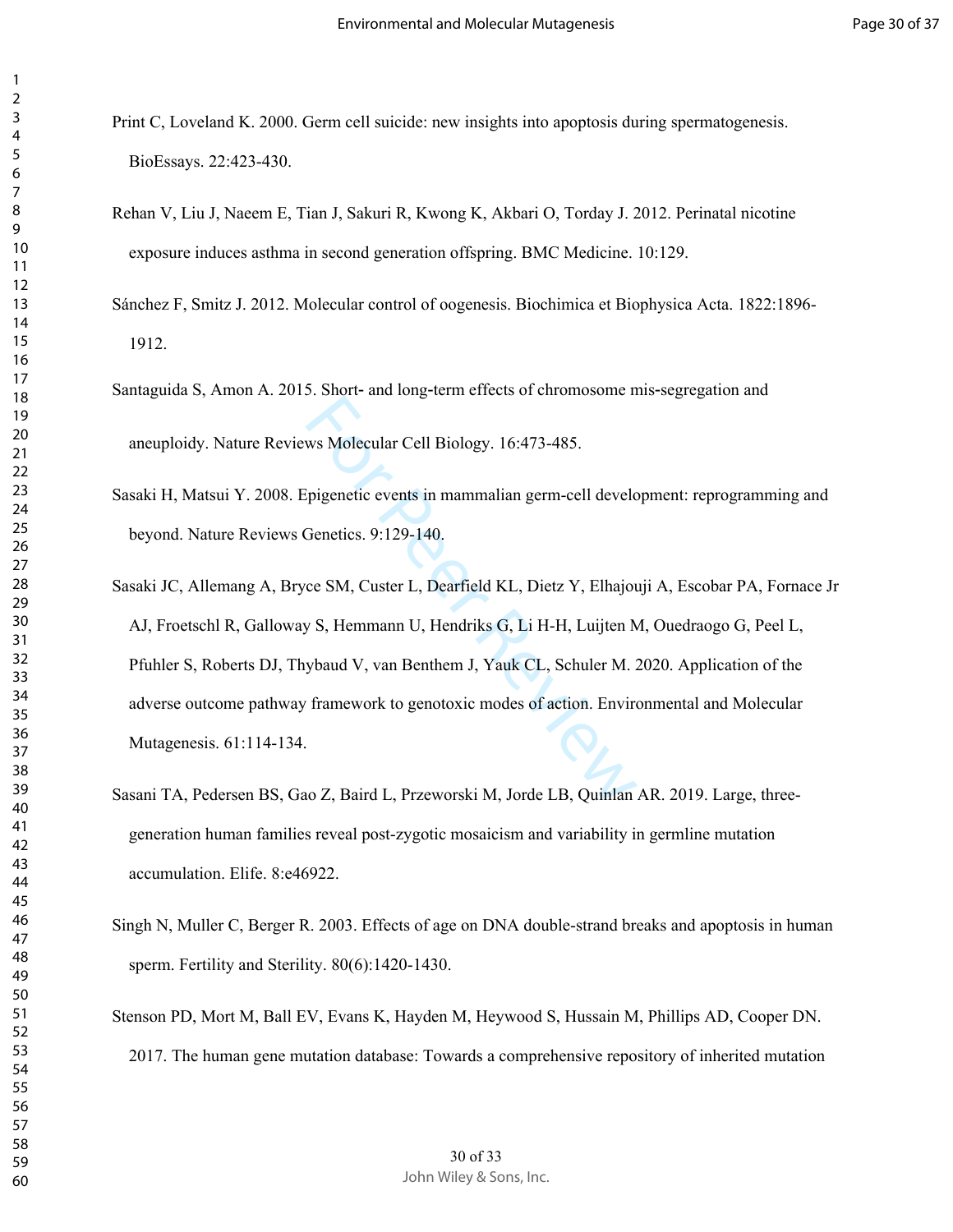data for medical research, genetic diagnosis and next-generation sequencing studies. Human Genetics. 136:665–677.

- Stuppia L. 2013. Origins of oocyte aneuploidy. In: Coticchio G, Albertini D, & De Santis L (eds) Oogenesis (pp. 219-227). Springer.
- Svanes Ø, Torén K, Torres C, Schlünssen V, Re<br>ption and asthma risk in his children: a multi-ger<br>thern Europe study. International Journal of Epic<br>, Leitch H, Floros V, Bradshaw C, Hackett J, Ch<br>stwork resets the human ger Svanes C, Koplin J, Skulstad S, Johannessen A, Bertelsen R, Benediktsdottir Bråbäck L, Carsin A, Dharmage S, Dratva J, Forsberg B, Gislason T, Heinrich J, Holm M, Janson C, Jarvis D, Jögi R, Krauss-Etschmann S, Lindberg E, Macsali F, Malinovschi A, Modig L, Norbäck D, Omenaas E, Saure E, Sigsgaard T, Skorge T, Svanes Ø, Torén K, Torres C, Schlünssen V, Real F. 2017. Father 's environment before conception and asthma risk in his children: a multi-generation analysis of the Respiratory Health In Northern Europe study. International Journal of Epidemiology. 46(1):235-245.
- Tang W, Dietmann S, Irie N, Leitch H, Floros V, Bradshaw C, Hackett J, Chinnery P, Surani M. 2015. A unique gene regulatory network resets the human germline epigenome for development. Cell. 161:1453-1467.
- Tang W, Kobayashi T, Irie N, Dietmann S, Surani M. 2016. Specification and epigenetic programming of the human germ line. Nature Reviews Genetics. 17:585-600.
- [UN] United Nations. 2017. Globally Harmonized System of Classification and Labelling of Chemicals (GHS), 7th revised ed. New York and Geneva: United Nations.

Veltman J, Brunner H. 2012. De novo mutations in human genetic disease. Nature Reviews Genetics. 13:565-575.

Wermann H, Stoop H, Gillis AJM, Honecker F, van Gurp R, Ammerpohl O, Richter J, Oosterhuis JW, Bokemeyer C, Looijenga LHJ. 2010. Global DNA methylation in fetal human germ cells and germ cell tumours: association with differentiation and cisplatin resistance. The Journal of Pathology. 221(4):433-442.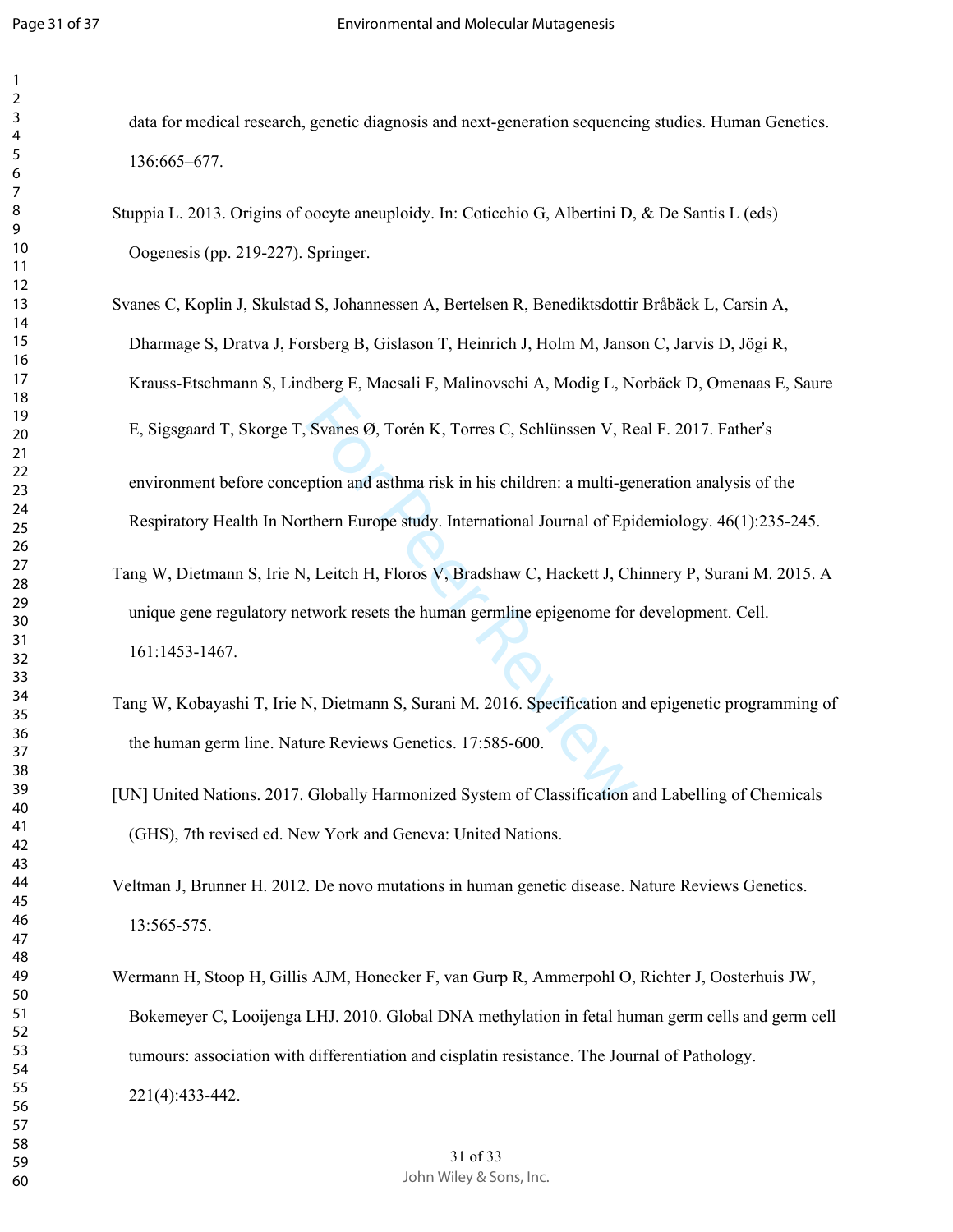- [WHO] World Health Organization. 2019a. Tobacco fact sheet. World Health Organization. URL https://www.who.int/news-room/fact-sheets/detail/tobacco.
- WHO. 2019b. WHO global report on trends in prevalence of tobacco use 2000-2025, third edition. World Health Organization. URL https://www.who.int/publications/i/item/who-global-report-on-trends-inprevalence-of-tobacco-use-2000-2025-third-edition.
- Winship A, Stringer J, Liew S, Hutt K. 2018. The importance of DNA repair for maintaining oocyte quality in response to anti-cancer treatments, environmental toxins and maternal ageing. Human Reproduction Update. 24(2):119-134.
- 2):119-134.<br>Benthem J, Bishop J, Dearfield KL, DeMarini D!<br>Aeistrich ML, Pacchierotti P, Stewart J, Waters M<br>g germ cell mutagens: Report of the 2013 IWGT<br>1. 783:36–54.<br>Id KL, Douglas GR, Hales BF, Luijten M, O'Bric<br>5, Whi Yauk CL, Aardema M, van Benthem J, Bishop J, Dearfield KL, DeMarini DM, Dubrova YE, Honma M, Lupski JR, Marchetti F, Meistrich ML, Pacchierotti P, Stewart J, Waters MD, Douglas GR. 2015. Approaches for identifying germ cell mutagens: Report of the 2013 IWGT workshop on germ cell assays. Mutation Research. 783:36–54.
- Yauk CL, Bishop J, Dearfield KL, Douglas GR, Hales BF, Luijten M, O'Brien JM, Robaire B, Sram R, van Benthem J, Wade MG, White PA, Marchetti F. 2013. The development of adverse outcome pathways for mutagenic effects for the Organization for Economic Co-operation and Development. Environmental and Molecular Mutagenesis. 54:79–81.
- Yim G. 2019. Grandmaternal smoking and risk for ADHD. Heritable hazards of smoking: applying the "clean sheet" framework to further science and policy. Workshop conducted at the 50th annual meeting of the Environmental Mutagenesis and Genomics Society, Washington, DC. [no abstract available]
- Yu B, Dong X, Gravina S, Kartal Ö, Schimmel T, Cohen J, Tortoriello D, Zody R, Hawkins RD, Vijg J. 2017. Genome-wide single-cell DNA methylomics reveals increased non-CpG methylation during human oocyte maturation. Stem Cell Reports. 9:397-407.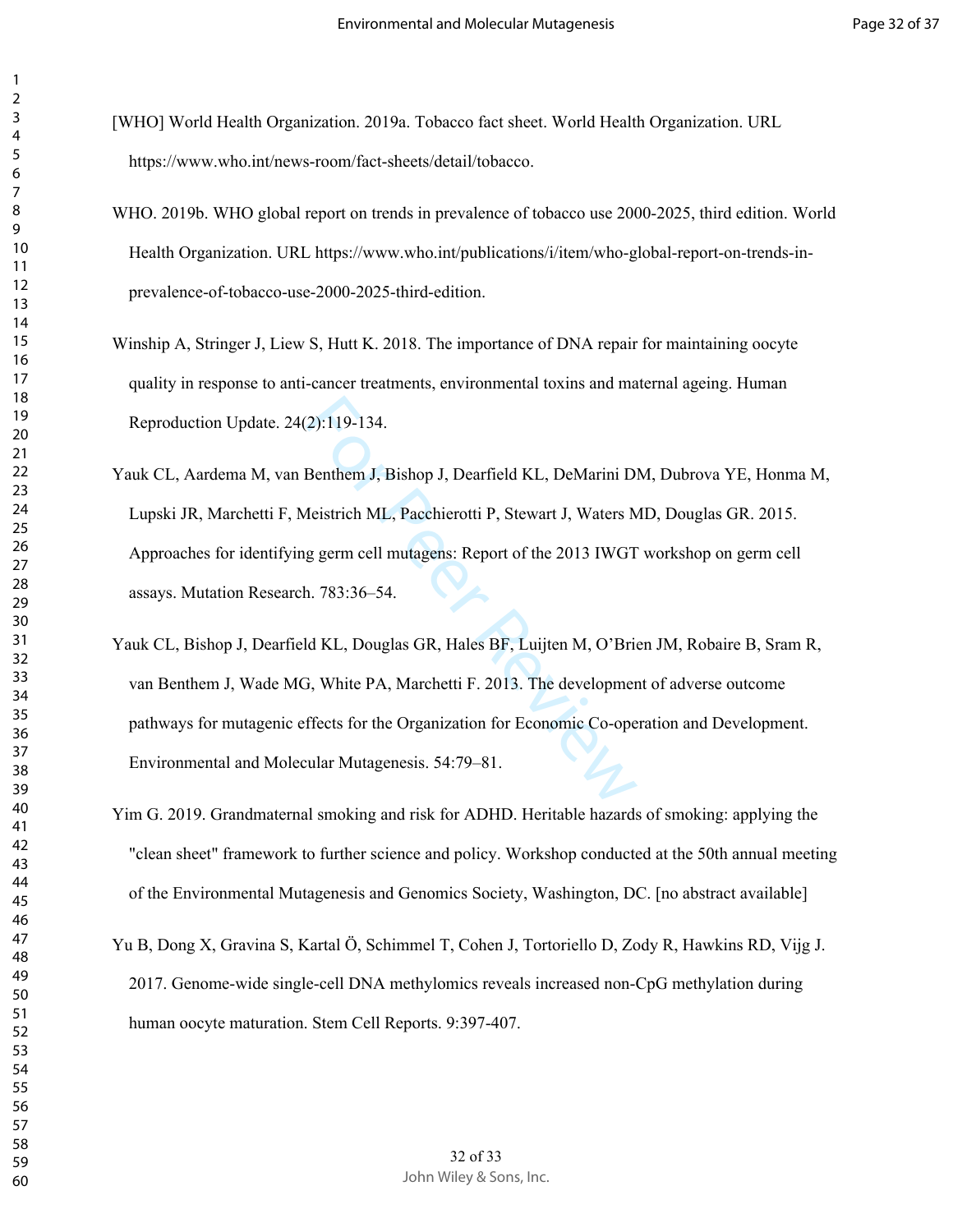- $\mathbf{1}$   $\overline{2}$  $\overline{4}$  $\overline{7}$
- 
- 
- 

Zenzes M. 2000. Smoking and reproduction: gene damage to human gametes and embryos. Human Reproduction Update. 6(2):122-131.

Zhu J, Lee K, Spencer T, Biederman J, Bhide P. 2014. Transgenerational transmission of hyperactivity in a mouse model of ADHD. The Journal of Neuroscience. 34(8):2768-2773.

For Perincipal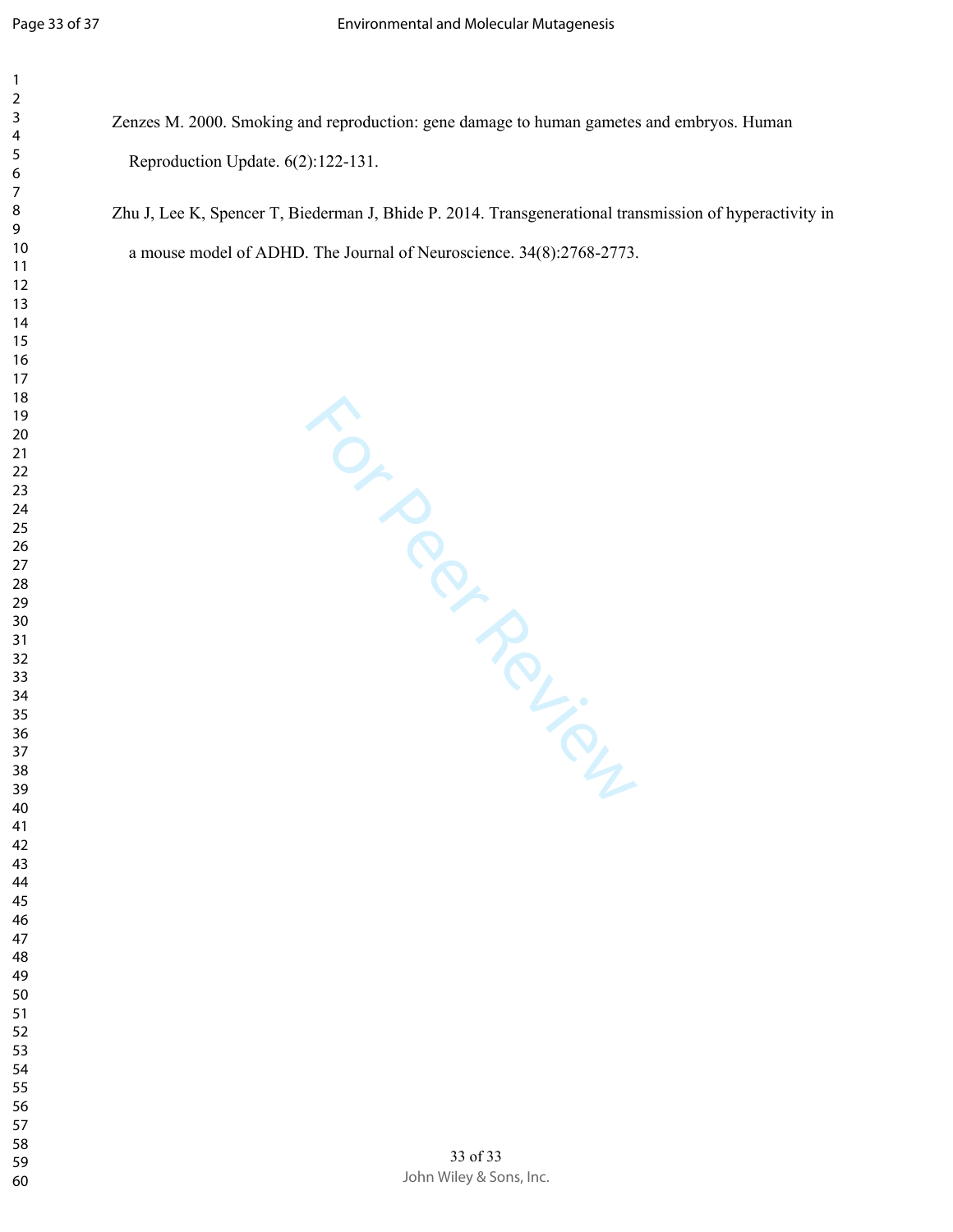| 2                   |
|---------------------|
| 3                   |
|                     |
| 4                   |
| 5                   |
| 6                   |
| 7                   |
| 8                   |
|                     |
| 9                   |
| 10                  |
| 1<br>1              |
| $\overline{c}$<br>1 |
| 3                   |
| 1                   |
| $\overline{14}$     |
| 15                  |
| 16                  |
| 17                  |
|                     |
| 18                  |
| 19                  |
| 20                  |
| $\overline{21}$     |
| $\overline{2}$      |
|                     |
| 23                  |
| 24                  |
| 25                  |
| 26                  |
| 27                  |
|                     |
| 28                  |
| 29                  |
| 30                  |
| 31                  |
| 32                  |
|                     |
| 33                  |
| 34                  |
| 35                  |
| 36                  |
| 37                  |
|                     |
| 38                  |
| 9<br>}!             |
| 40                  |
| 41                  |
| 42                  |
|                     |
| 43                  |
| 44                  |
| 45                  |
| 46                  |
| 47                  |
| 48                  |
|                     |
| 49                  |
| 50                  |
| 51                  |
| 52                  |
| 53                  |
|                     |
| 54                  |
| 55                  |
| 56                  |
| 57                  |
| 58                  |
|                     |
| 59                  |
| 60                  |

**Table 1** Application of the Clean Sheet Framework at the *Heritable Hazards of Smoking* Workshop

| "Clean Sheet"<br><b>Approach Steps</b>                      | <b>Workshop Information/Evidence</b>                                                                                                                                                                                                                                                                                                                                                                                                                                                                                                                                                                                                                                                                                                                                                                                                                                                                                                                                                                                                                                                                                                                                                                   |  |  |  |
|-------------------------------------------------------------|--------------------------------------------------------------------------------------------------------------------------------------------------------------------------------------------------------------------------------------------------------------------------------------------------------------------------------------------------------------------------------------------------------------------------------------------------------------------------------------------------------------------------------------------------------------------------------------------------------------------------------------------------------------------------------------------------------------------------------------------------------------------------------------------------------------------------------------------------------------------------------------------------------------------------------------------------------------------------------------------------------------------------------------------------------------------------------------------------------------------------------------------------------------------------------------------------------|--|--|--|
| Planning and Scoping<br>(including anticipated<br>exposure) | 1) Somatic adverse effects from smoking are well established (e.g., cancer),<br>but germ cell effects and effects on heritability awareness is very low<br>2) Reason for workshop – examine the evidence that exposure to tobacco<br>smoke is a heritable concern, i.e., to focus on heritable effects of germ cell<br>exposures<br>3) Brought together a diverse group of stakeholders (researchers, regulators,<br>public interest groups, bioethicists) to share information<br>4) Goal is to provide quantitative data to model the potential risk levels of<br>substances that induce genomic damage and contribute to human adverse<br>health outcomes<br>5) If such data sets are not available or amenable to quantitation, then identify<br>what needs to be done (e.g., fill data gaps) and whether there are alternative<br>actions risk managers can take in lieu of setting regulatory limits<br>6) Describe what exposed populations are at risk (e.g., young adults, fetuses)<br>and discuss the potentially vulnerable periods of exposure to focus concern(s)<br>7) Major risk management question - what could assist regulatory agencies to<br>act on the risk posed to germ cells? |  |  |  |
| <b>Build Knowledge Base</b>                                 | 1) Review current regulatory processes for germ cell mutagenicity<br>2) Detail the unique features of germ cell biology and heritable effects (to<br>assist targeting of appropriate studies to assay potential adverse effects)<br>3) Review available evidence from<br>recent key studies supporting the potential for heritable genetic and<br>epigenetic effects of tobacco products                                                                                                                                                                                                                                                                                                                                                                                                                                                                                                                                                                                                                                                                                                                                                                                                               |  |  |  |
| <b>Create Rational</b><br><b>Biological Argument</b>        | 1) Examine which studies can help to characterize the mode of action(s) of<br>potential germ cell mutagens and thus provide insights on how to prevent<br>damaging exposures<br>2) Identify the most relevant pieces of available evidence that demonstrate<br>that there is indeed a heritable risk due to tobacco smoke exposure<br>3) What studies provide dose-response data for quantitative analysis and if<br>not available, identify data gaps to fill                                                                                                                                                                                                                                                                                                                                                                                                                                                                                                                                                                                                                                                                                                                                         |  |  |  |
| Select Assays and<br>Perform Them                           | 1) Many assays provide qualitative information, but none identified for use in<br>quantitating heritable risk<br>2) Recommend assays that can be performed to address data gaps and to<br>obtain useful data for quantitative analysis<br>3) Further studies identifying the specific cellular and molecular mechanisms<br>by which heritable effects are manifested to bolster the evidence and aid in<br>creating a rational biological argument for heritable risk                                                                                                                                                                                                                                                                                                                                                                                                                                                                                                                                                                                                                                                                                                                                  |  |  |  |
| <b>Review Results</b>                                       | Evidence strongly suggests that exposure to tobacco smoke can result in<br>genomic and epigenomic changes to germ cells that are inherited and produce<br>negative health effects in the resulting offspring                                                                                                                                                                                                                                                                                                                                                                                                                                                                                                                                                                                                                                                                                                                                                                                                                                                                                                                                                                                           |  |  |  |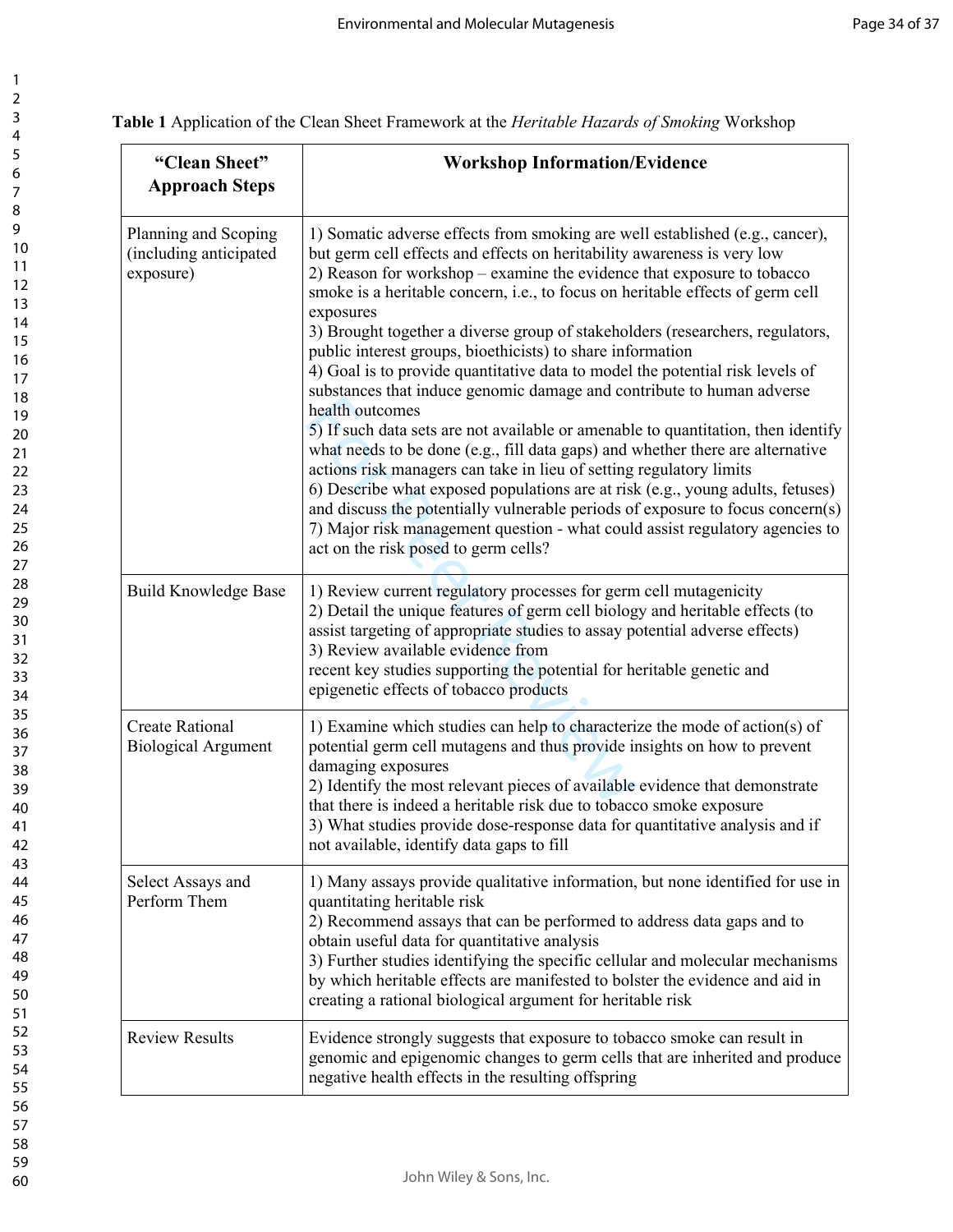**"Clean Sheet"** 

**Workshop Information/Evidence**

| 1<br>$\overline{c}$<br>3    |  |
|-----------------------------|--|
| 4<br>5                      |  |
| 6<br>7<br>8                 |  |
| 9<br>10                     |  |
| 11<br>$\overline{12}$<br>13 |  |
| $\overline{14}$<br>15       |  |
| 16<br>17<br>18              |  |
| 19<br>$\overline{20}$       |  |
| $\overline{21}$<br>22       |  |
| 23<br>24<br>25              |  |
| 26<br>27                    |  |
| 28<br>29<br>30              |  |
| 31<br>32                    |  |
| 33<br>34<br>35              |  |
| 36<br>37                    |  |
| R۶<br>39<br>40              |  |
| 41<br>42                    |  |
| 43<br>44<br>45              |  |
| 46<br>47                    |  |
| 48<br>49<br>50              |  |
| 51<br>52                    |  |
| 53<br>54<br>55              |  |
| 56<br>57                    |  |
| 58                          |  |

59 60

| <b>Approach Steps</b>                                                    |                                                                                                                                                                                                                                                                                                                                                                                                                                                                                                                                                                                                                                                                                                                                                                                                                                                                                                                           |
|--------------------------------------------------------------------------|---------------------------------------------------------------------------------------------------------------------------------------------------------------------------------------------------------------------------------------------------------------------------------------------------------------------------------------------------------------------------------------------------------------------------------------------------------------------------------------------------------------------------------------------------------------------------------------------------------------------------------------------------------------------------------------------------------------------------------------------------------------------------------------------------------------------------------------------------------------------------------------------------------------------------|
| Select Appropriate<br>Point of Departure (for<br>quantitative analysis)  | 1) The workshop did not identify studies that could provide a point of<br>departure for performing quantitative analysis<br>2) Recommendations for dose-response data to assist in identifying an<br>appropriate point of departure                                                                                                                                                                                                                                                                                                                                                                                                                                                                                                                                                                                                                                                                                       |
| Determine Expected<br>Exposure                                           | The workshop focus did not include an exposure assessment, so quantitation<br>of exposure was not discussed                                                                                                                                                                                                                                                                                                                                                                                                                                                                                                                                                                                                                                                                                                                                                                                                               |
| <b>Estimate Acceptable</b><br>Levels for Endpoints of<br>Human Relevance | As there were no quantitative data and an exposure assessment, estimated<br>levels could not be derived                                                                                                                                                                                                                                                                                                                                                                                                                                                                                                                                                                                                                                                                                                                                                                                                                   |
| <b>Risk Characterization</b>                                             | 1) Recognize that over a billion people smoke cigarettes worldwide; current<br>human exposure to tobacco smoke is extensive<br>2) There are several lines of evidence that support tobacco smoke as a<br>genotoxicant in germ cells<br>3) Evidence indicates a combination of germ cell DNA/chromosomal<br>damage, DNA mutations, and epigenetic alterations contribute to the<br>observed effects<br>4) Though quantitation of risk not possible at this time, evidence heavily<br>suggests regulatory agencies need to focus on reducing harm to germ cells<br>and mitigating heritable risk, particularly to young people and other<br>vulnerable populations<br>5) Alternate actions discussed in lieu of quantitative levels for regulatory<br>consideration<br>6) Effective communication strategies to better inform the public about<br>heritable germ cell effects on health and consistent messaging are needed |
|                                                                          | L                                                                                                                                                                                                                                                                                                                                                                                                                                                                                                                                                                                                                                                                                                                                                                                                                                                                                                                         |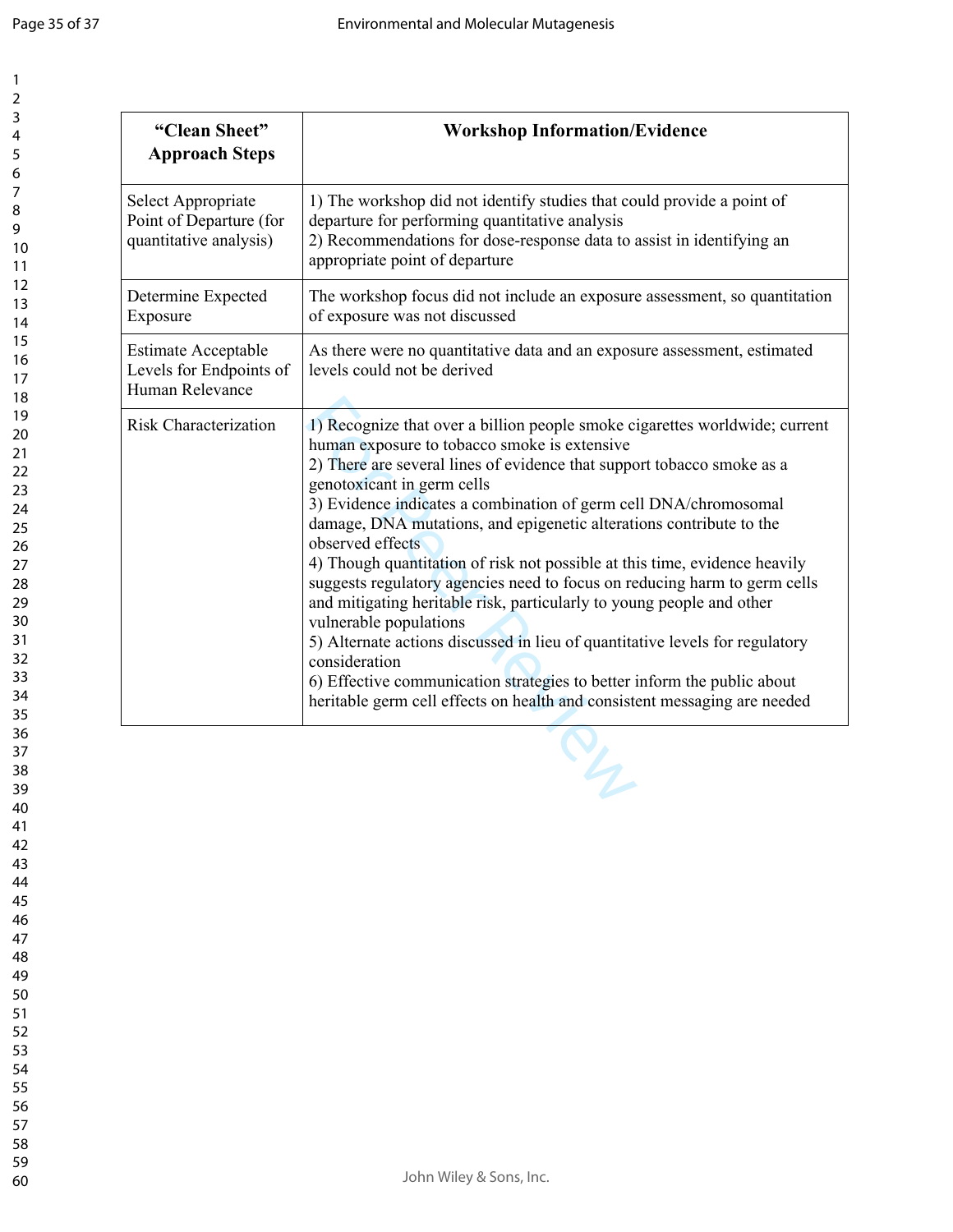

| $\mathbf{A}$                            |                                                                       |                           |                                                                     |                               |                                                             |
|-----------------------------------------|-----------------------------------------------------------------------|---------------------------|---------------------------------------------------------------------|-------------------------------|-------------------------------------------------------------|
| Germ Cell<br><b>Developmental Stage</b> | <b>Primordial Germ Cell</b><br>Proliferation                          | Mitotic Oogonia           | Meiotic Prophase I                                                  | <b>Meiotic Arrest</b>         | Oocyte Maturation                                           |
| <b>Life Stage</b>                       | In utero<br>$\mathcal{S}$                                             | In utero<br>$\mathcal{S}$ | In utero                                                            | In utero through<br>adulthood | Adolescence through<br>adulthood                            |
| <b>Genomic Process</b>                  | • Chromatin<br>remodeling<br>· DNA demethylation<br>· DNA replication | · DNA replication         | • Synapsis<br>· Double-strand break<br>formation<br>• Recombination | • Maintenance of<br>chiasmata | · De novo DNA<br>methylation<br>· Progression of<br>meiosis |

**Figure 1** Overview of select developmental stages and genomic processes subject to environmental insults in (A) female and (B) male germ cells.

384x213mm (72 x 72 DPI)